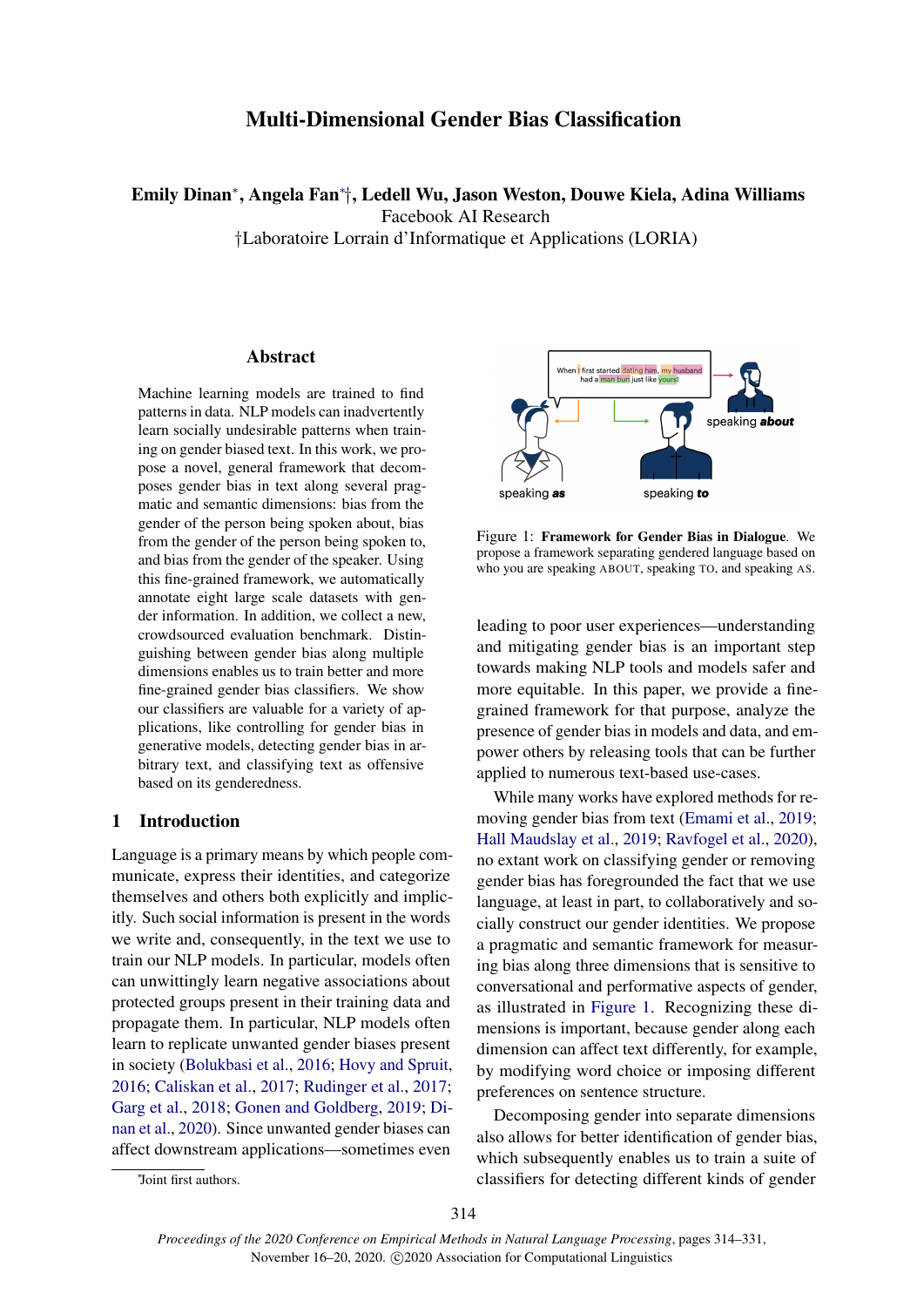<span id="page-1-0"></span>

| М           | ы           | N        |
|-------------|-------------|----------|
| akin        | feminist    | optional |
| vain        | lesbian     | tropical |
| descriptive | uneven      | volcanic |
| bench       | transgender | glacial  |
| sicilian    | feminine    | abundant |

Table 1: Bias in Wikipedia. We compare the most over-represented adjectives in Wikipedia biographies of men and women to those in gender-neutral pages. We use a part-of-speech tagger [\(Honnibal and Montani,](#page-10-4) [2017\)](#page-10-4), and computed  $P(\text{word} | \text{gender})/P(\text{word})$  for words that appear more than 500 times.

bias in text. We train several classifiers on publicly available data that we annotate with gender information along our dimensions. We also collect a new crowdsourced dataset (MDGENDER) for better fine-grained evaluation of gender classifier performance. The classifiers we train have a wide variety of potential applications. We evaluate them on three: controlling the genderedness of generated text, detecting gender biased text, and examining the relationship between gender bias and offensive language. In addition, we expect these classifiers to be useful for future text applications such as detecting gender imbalance in newly created training corpora or model-generated text.

This paper makes four novel contributions: (i) we propose a multi-dimensional framework (ABOUT, AS, TO) for measuring and mitigating gender bias in language and NLP models, (ii) we introduce an evaluation dataset for performing gender identification that contains utterances re-written from the perspective of a specific gender along all three dimensions, (iii) we build a suite of classifiers capable of labeling gender in both a single and multitask set up, and finally (iv) we illustrate our classifiers' utility for several downstream applications. All datasets, annotations, and classifiers will be released publicly to facilitate further research into the important problem of gender bias in text.

# 2 Related Work

Gender affects myriad aspects of NLP, including corpora, tasks, algorithms, and systems [\(Chang](#page-9-2) [et al.,](#page-9-2) [2019;](#page-9-2) [Costa-jussa`,](#page-9-3) [2019;](#page-9-3) [Sun et al.,](#page-12-0) [2019\)](#page-12-0). For example, statistical gender biases are rampant in word embeddings [\(Jurgens et al.,](#page-10-5) [2012;](#page-10-5) [Bolukbasi et al.,](#page-8-0) [2016;](#page-8-0) [Caliskan et al.,](#page-8-1) [2017;](#page-8-1) [Garg](#page-10-1) [et al.,](#page-10-1) [2018;](#page-10-1) [Zhao et al.,](#page-13-0) [2018b;](#page-13-0) [Basta et al.,](#page-8-2) [2019;](#page-8-2) [Chaloner and Maldonado,](#page-9-4) [2019;](#page-9-4) [Du et al.,](#page-9-5) [2019;](#page-9-5)

[Ethayarajh et al.,](#page-9-6) [2019;](#page-9-6) [Gonen and Goldberg,](#page-10-2) [2019;](#page-10-2) [Kaneko and Bollegala,](#page-11-2) [2019;](#page-11-2) [Kurita et al.,](#page-11-3) [2019;](#page-11-3) [Zhao et al.,](#page-12-1) [2019;](#page-12-1) [Wang et al.,](#page-12-2) [2020\)](#page-12-2)—including multilingual ones (Escudé Font and Costa-jussà, [2019;](#page-9-7) [Gonen et al.,](#page-10-6) [2019;](#page-10-6) [Zhou et al.,](#page-13-1) [2019\)](#page-13-1)—and affect a wide range of downstream tasks including coreference resolution [\(Zhao et al.,](#page-13-2) [2018a;](#page-13-2) [Cao](#page-8-3) and Daumé III, [2020;](#page-8-3) [Emami et al.,](#page-9-1) [2019\)](#page-9-1), part-ofspeech and dependency parsing [\(Garimella et al.,](#page-10-7) [2019\)](#page-10-7), language modeling [\(Qian et al.,](#page-11-4) [2019;](#page-11-4) [Nan](#page-11-5)[gia et al.,](#page-11-5) [2020\)](#page-11-5), appropriate turn-taking classification [\(Lepp,](#page-11-6) [2019\)](#page-11-6), relation extraction [\(Gaut et al.,](#page-10-8) [2020\)](#page-10-8), identification of offensive content [\(Sharifi](#page-12-3)[rad and Matwin,](#page-12-3) [2019;](#page-12-3) [Sharifirad et al.,](#page-12-4) [2019\)](#page-12-4), and machine translation [\(Stanovsky et al.,](#page-12-5) [2019;](#page-12-5) [Hovy](#page-10-9) [et al.,](#page-10-9) [2020\)](#page-10-9).

For dialogue, gender biases in training corpora have been found to be amplified in machine learning models [\(Lee et al.,](#page-11-7) [2019;](#page-11-7) [Dinan et al.,](#page-9-0) [2020;](#page-9-0) [Liu](#page-11-8) [et al.,](#page-11-8) [2019\)](#page-11-8). While many of the works cited above proposed methods of mitigating the unwanted effects of gender on text, [Hall Maudslay et al.](#page-10-3) [\(2019\)](#page-10-3), [Liu et al.](#page-11-8) [\(2019\)](#page-11-8), [Zmigrod et al.](#page-13-3) [\(2019\)](#page-13-3), and [Di](#page-9-0)[nan et al.](#page-9-0) [\(2020\)](#page-9-0) in particular relied on counterfactual data to alter the training distribution to offset gender-based statistical imbalances (see §[4.2](#page-4-0) for more discussion of training set imbalances). Also relevant is [Kang et al.](#page-11-9) [\(2019,](#page-11-9) PASTEL), which introduced a parallel style corpus and showed gains on style-transfer across binary genders.

Most relevant to this work, [Sap et al.](#page-12-6) [\(2020\)](#page-12-6) proposed a framework for modeling pragmatic aspects of many social biases in text. Our work and theirs focus on complementary aspects of a larger goal—namely, making NLP safe and inclusive for everyone—but the two approaches differ in several ways. We treat statistical gender bias in human or model generated text specifically, and in detail. [Sap](#page-12-6) [et al.](#page-12-6) [\(2020\)](#page-12-6) proposed a different but compatible perspective, and aimed to situate gender bias within the broader landscape of negative stereotypes in social media text, an approach that can make parallels apparent across different kinds of harmful text. Moreover, they considered different pragmatic dimensions than we do: they targeted negatively stereotyped commonsense implications in arguably innocuous statements, whereas we investigate pragmatic dimensions that straightforwardly map to conversational roles (i.e., topics, addressees, and creators of text).

Finally, when investigating gender biases, one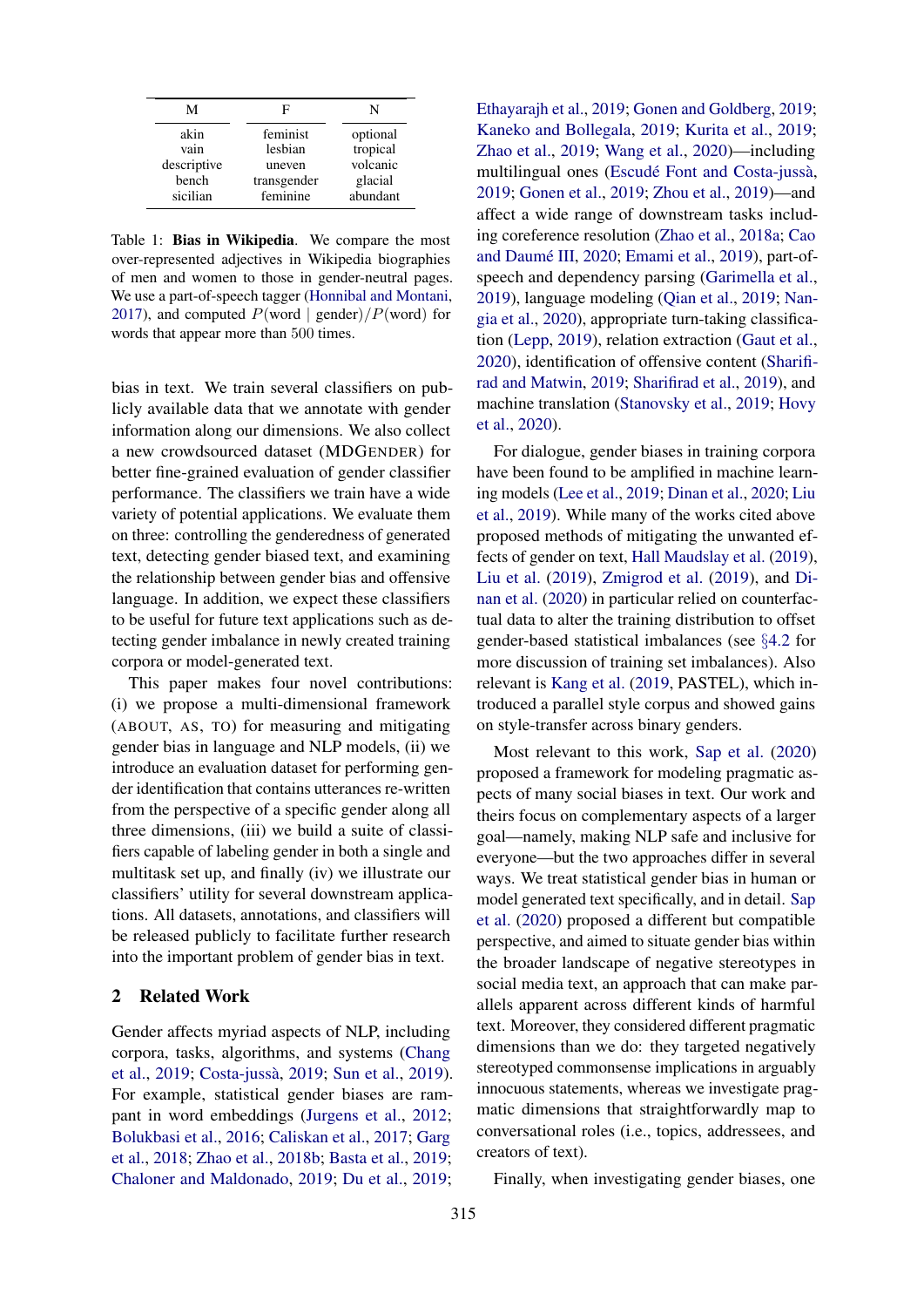cannot ignore the intersectionality of gender identities, i.e., when gender non-additively interacts with other identity characteristics. Negative gender stereotyping is known to be alternatively weakened or reinforced by the presence of social attributes like dialect [\(Tatman,](#page-12-7) [2017\)](#page-12-7), class [\(Degaetano-](#page-9-8)[Ortlieb,](#page-9-8) [2018\)](#page-9-8) and race [\(Davis,](#page-9-9) [1981;](#page-9-9) [Crenshaw,](#page-9-10) [1989\)](#page-9-10). These differences have been found to affect gender classification in images [\(Buolamwini and](#page-8-4) [Gebru,](#page-8-4) [2018\)](#page-8-4), and also in sentences encoders [\(May](#page-11-10) [et al.,](#page-11-10) [2019\)](#page-11-10). We acknowledge that these are crucial considerations, and intend to incorporate them in future work. For a thorough survey and a critical discussion of best practices for researching social "biases" in NLP, including and beyond gender, see [Blodgett et al.](#page-8-5) [\(2020\)](#page-8-5).

# 3 Dimensions of Gender Bias

Gender permeates language differently depending on the conversational role played by the people using that language (see [Figure 1\)](#page-0-0). We decompose gender bias along multiple dimensions: bias when speaking ABOUT someone, bias when speaking TO someone, and bias from speaking AS someone. This framework enables both finer-grained understanding of bias and better classification of gender's effects on text from multiple domains.

Definition of Gender We annotate gender with four potential values: *masculine, feminine, neutral* and *unknown*. We take *neutral* to contain characters with either non-binary gender identity, or an identity which is unspecified for gender *by definition* (e.g. a talking tree). We include an *unknown* category for when the gender is genuinely not known.

*Speaking About*: Gender of the Topic. It's well known that we change how we speak about others depending on who they are [\(Hymes,](#page-10-10) [1974;](#page-10-10) [Rickford and McNair-Knox,](#page-11-11) [1994\)](#page-11-11), and what their gender identity is [\(Lakoff,](#page-11-12) [1973;](#page-11-12) [Eckert and](#page-9-11) [McConnell-Ginet,](#page-9-11) [1992\)](#page-9-11). For example, adjectives which describe women have been shown to differ from those used to describe men in numerous situations [\(Trix and Psenka,](#page-12-8) [2003;](#page-12-8) [Gaucher et al.,](#page-10-11) [2011;](#page-10-11) [Moon,](#page-11-13) [2014;](#page-11-13) [Hoyle et al.,](#page-10-12) [2019\)](#page-10-12), as do verbs that take nouns referring to men as opposed to women [\(Guerin,](#page-10-13) [1994;](#page-10-13) [Hoyle et al.,](#page-10-12) [2019\)](#page-10-12).

*Speaking To*: Gender of the Addressee. People often adjust their speech based on who they are speaking with—their addressee(s)—to show solidarity with their audience or to express social dis-

tance [\(Wish et al.,](#page-12-9) [1976;](#page-12-9) [Bell,](#page-8-6) [1984;](#page-8-6) [Hovy,](#page-10-14) [1987;](#page-10-14) [Rickford and McNair-Knox,](#page-11-11) [1994;](#page-11-11) [Bell and John](#page-8-7)[son,](#page-8-7) [1997;](#page-8-7) [Eckert and Rickford,](#page-9-12) [2001\)](#page-9-12). We expect the addressee's gender to affect, for example, how a man might communicate with another man about hair styles or beard hygiene. This exchange would probably differ if the man was communicating instead with a woman about the same topic.

*Speaking As*: Gender of the Speaker. People react to content differently depending on who created it. Like race, gender is often described as a "fundamental" category for self-identification and selfdescription [\(Banaji and Prentice,](#page-8-8) [1994,](#page-8-8) 315), with men, women, and non-binary people differing in how they actively create their own gender identities [\(West and Zimmerman,](#page-12-10) [1987\)](#page-12-10). Who someone is *speaking as* strongly affects what they may say and how they say it, down to the level of their choices of adjectives and verbs in self-descriptions [\(Charyton](#page-9-13) [and Snelbecker,](#page-9-13) [2007;](#page-9-13) [Wetzel et al.,](#page-12-11) [2012\)](#page-12-11).

## 4 Creating Gender Classifiers

In an ideal world, we would expect little difference between texts describing men, women, and people with other gender identities. A machine learning model, then, would be unable to pick up on statistical differences in gendered language (i.e., statistical gender bias), because such differences would not exist. However, gender-based distributional differences *do* exist in current-day text [\(Table 1\)](#page-1-0), and current-day gender bias classifiers *can* achieve much better than random performance (§[5\)](#page-5-0). Thus, we believe the aim of research like ours should be to work towards training the best and most sensitive gender classifier imaginable. If we had such an idealized classifier, it should eventually achieve random performance on future datasets, thereby signalling that we managed to create a dataset that is not gender biased. We take the classifiers we introduce here to be first steps towards this goal.

Previous work on gender bias classification has been predominantly single-task—often supervised on the task of analogy—and relied mainly on word lists, that are binarily gendered [\(Bolukbasi et al.,](#page-8-0) [2016;](#page-8-0) [Zhao et al.,](#page-13-0) [2018b,](#page-13-0) [2019;](#page-12-1) [Gonen and Gold](#page-10-2)[berg,](#page-10-2) [2019\)](#page-10-2)—sometimes also explicitly [\(Caliskan](#page-8-1) [et al.,](#page-8-1) [2017;](#page-8-1) [Hoyle et al.,](#page-10-12) [2019\)](#page-10-12).<sup>[1](#page-2-0)</sup> While wordlist-

<span id="page-2-0"></span><sup>&</sup>lt;sup>1</sup>We draw the distinction between **explicitly gendered** words, like *mother* and *father* which only refer to people of a specific gender, and statistically gendered words, like *doctor* and *nurse*, which can refer to people of any gender but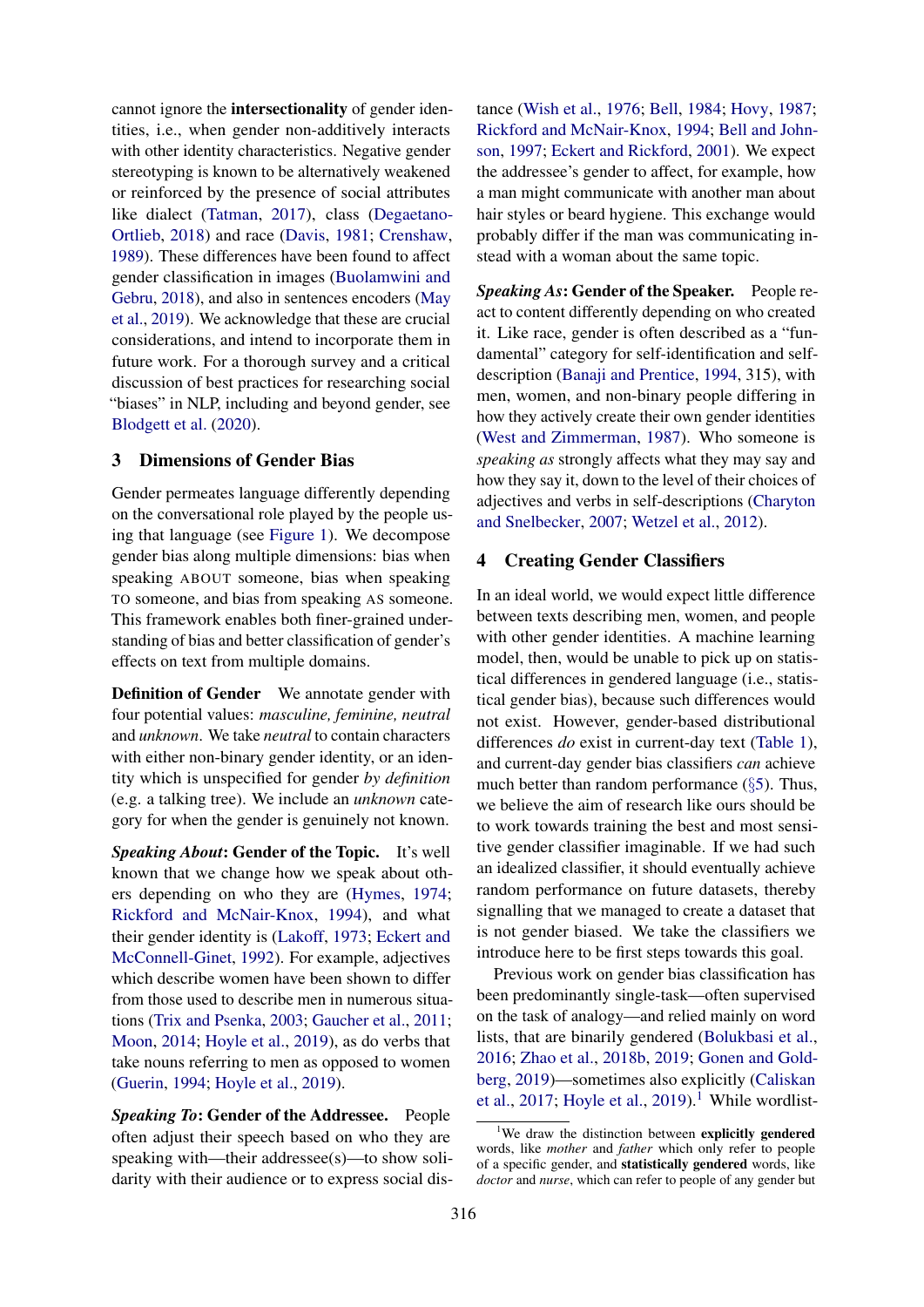<span id="page-3-1"></span>

| <b>Dataset</b>         | М    | F    | N    | U    | Dim   |
|------------------------|------|------|------|------|-------|
| <b>Training Data</b>   |      |      |      |      |       |
| Wikipedia              | 10M  | 1М   | 1М   |      | ABOUT |
| Image Chat             | 39K  | 15K  | 154K |      | ABOUT |
| Funpedia               | 19K  | 3K   | 1Κ   |      | ABOUT |
| Wizard                 | 6K   | 1Κ   | 1Κ   |      | ABOUT |
| Yelp                   | 1М   | 1М   |      |      | AS    |
| ConvAI2                | 22K  | 22.K |      | 86K  | AS    |
| ConvAI2                | 22K  | 22K  |      | 86K  | TO    |
| OpenSub                | 149K | 69K  |      | 131K | AS    |
| OpenSub                | 95K  | 45K  |      | 209K | TO    |
| <b>LIGHT</b>           | 13K  | 8К   |      | 83K  | AS    |
| LIGHT                  | 13K  | 8К   |      | 83K  | TO    |
| <b>Evaluation Data</b> |      |      |      |      |       |
| <b>MDGENDER</b>        | 384  | 401  |      |      | ABOUT |
| <b>MDGENDER</b>        | 396  | 371  |      |      | AS    |
| <b>MDGENDER</b>        | 411  | 382  |      |      | TO    |

Table 2: Dataset Statistics. Dataset size and dimension for the eight training datasets and MDGENDER.

based approaches provided a solid start, they ultimately prove insufficient. First, they conflate different conversational dimensions of gender bias, and are therefore unable to detect the subtle, but very well-described, pragmatic differences of interest here. Second, most existing gendered word lists are limited to explicitly binarily gendered words (e.g., *mom* vs. *dad*). Not only is binary gender completely inadequate for the task, but excluding statistically gendered words is problematic—because they are also strong anchors of gender stereotypes [\(Bolukbasi et al.](#page-8-0) [2016;](#page-8-0) [Ethayarajh et al.](#page-9-6) [2019,](#page-9-6) i.a.).

Instead, we develop classifiers that decompose gender bias over sentences into semantic and/or pragmatic dimensions (*about/to/as*), including gender information that (i) falls outside the malefemale binary, (ii) can be contextually determined, and (iii) is statistically as opposed to explicitly gendered. In the subsequent sections, we provide details regarding the annotation of data, and details for training these classifiers.

#### <span id="page-3-2"></span>4.1 Data

In this section, we describe how we annotated our training data, including both the 8 existing datasets and our novel evaluation dataset, MDGENDER.

Annotation of Existing Datasets. We select a variety of existing datasets for training. Since one of our main contributions is a suite of open-source general-purpose gender bias classifiers, we selected datasets for training based on three criteria: inclusion of inferrable information about one or more of our dimensions, diversity in textual domain, and high quality, open-source data.

The datasets are: Wikipedia, Funpedia (a less formal version of Wikipedia) [\(Miller et al.,](#page-11-14) [2017\)](#page-11-14), Wizard of Wikipedia (knowledge-based conversa-tion) [\(Dinan et al.,](#page-9-14) [2019c\)](#page-9-14), Yelp Reviews<sup>[2](#page-3-0)</sup>, ConvAI2 (chit-chat dialogue) [\(Dinan et al.,](#page-9-15) [2019b\)](#page-9-15), ImageChat (chit-chat dialogue about an image) [\(Shuster et al.,](#page-12-12) [2018\)](#page-12-12), OpenSubtitles (dialogue from movies) [\(Lison and Tiedemann,](#page-11-15) [2016\)](#page-11-15), and LIGHT (chit-chat fantasy dialogue) [\(Urbanek et al.,](#page-12-13) [2019\)](#page-12-13). [Table 2](#page-3-1) presents dataset statistics.

Some of the datasets contain gender annotations provided by existing work. For example, classifiers trained for style transfer algorithms have previously annotated the gender of Yelp reviewers [\(Subrama](#page-12-14)[nian et al.,](#page-12-14) [2018\)](#page-12-14). In other datasets, we infer the gender labels. For example, in datasets where users are first assigned a *persona* to represent before chatting, often the gender of the persona is predetermined. In some cases gender annotations are not provided. In these cases, we sometimes impute the label if we are able to do so with high confidence. More details regarding how this was done can be found in §[A.1.](#page-14-0)

Evaluation Dataset: MDGENDER. To make our classifiers reliable on all dimensions across multiple domains, we train on a variety of datasets. However, none of the existing data covers all three dimensions at the same time, and furthermore, many of the gender labels are noisy. To enable reliable evaluation, we collect a specialized corpus, MDGENDER, which acts as a gold-labeled dataset for the *masculine* and *feminine* classes.

First, we collect conversations between two speakers. Each speaker is provided with a persona description containing gender information, then tasked with adopting that persona and having a conversation. They are also provided with small sections of a biography from Wikipedia as the conversation topic. Using personas biographies to frame the conversation encourages crowdworkers to discuss ABOUT/TO/AS gender information.

To ensure there is ABOUT/TO/AS gender information contained in each utterance, we perform a second pass over the dataset. In this next phase, we ask a second set of annotators to rewrite each utterance to make it very clear that they are speaking ABOUT a man or a woman, speaking AS a man or a

are statistically biased towards one gender.

<span id="page-3-0"></span><sup>2</sup><https://yelp.com/dataset>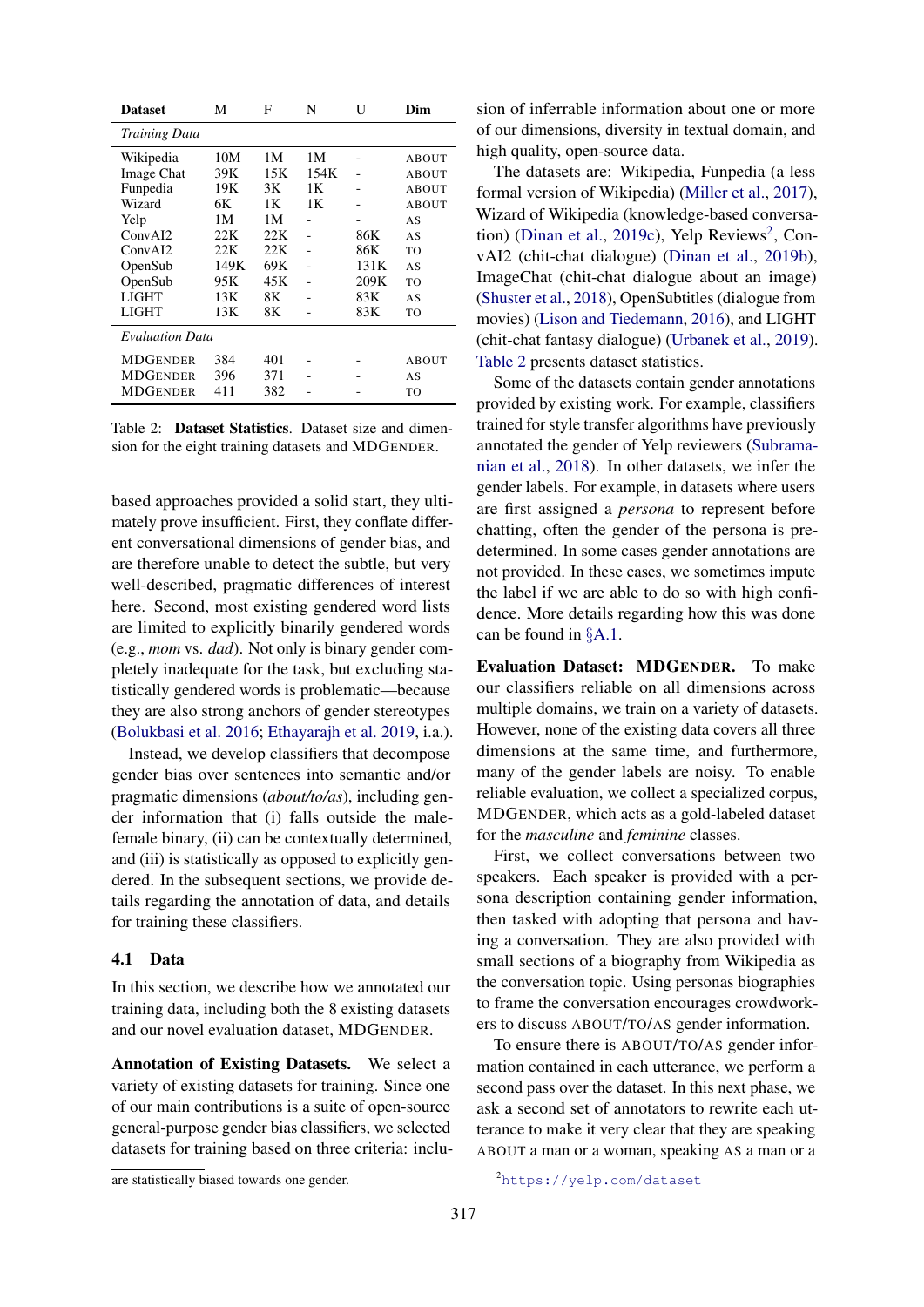<span id="page-4-1"></span>

| Model                                                                  |            | About<br>Ŧо     |      |  | As                                               |  |       |            |                   |          |
|------------------------------------------------------------------------|------------|-----------------|------|--|--------------------------------------------------|--|-------|------------|-------------------|----------|
|                                                                        |            | Avg. $M$ F      |      |  | Avg. $M$ F                                       |  |       | Avg. $M$ F |                   | All Avg. |
| SingleTask ABOUT 70.43 63.54 77.31 44.44 36.25 52.62 67.75 69.19 66.31 |            |                 |      |  |                                                  |  |       |            |                   | 60.87    |
| SingleTask TO                                                          |            | 50.12 99.74 0.5 |      |  | 49.39 95.38 3.4                                  |  | 50.41 | -100       | 0.81              | 49.97    |
| SingleTask AS                                                          | 46.97 51.3 |                 | 42.4 |  | 57.27 67.15 47.38 <b>78.21</b> 70.71 85.71 60.82 |  |       |            |                   |          |
| MultiTask                                                              |            |                 |      |  | 62.59 64.32 60.85 <b>78.25</b> 73.24 83.25 72.15 |  |       |            | 66.67 77.63 67.13 |          |

Table 3: Accuracy on the novel evaluation dataset MDGENDER comparing single task classifiers to our multitask classifiers. We report accuracy on the *masculine* and the *feminine* classes, as well as the average of these two metrics. Finally, we report the average (of the M-F averages) across the three dimensions. MDGENDERwas collected to enable evaluation on the *masculine* and *feminine* classes, for which much of the training data is noisy.

<span id="page-4-2"></span>

| Model                     | <b>Multitask Performance</b> |             |                         |       |                               |  |
|---------------------------|------------------------------|-------------|-------------------------|-------|-------------------------------|--|
|                           | M                            | F           | N                       | Avg.  | Dim.                          |  |
| Wikipedia                 |                              |             |                         |       | 87.4 86.65 55.2 77.22 ABOUT   |  |
| <b>Image Chat</b>         |                              |             | 36.48 83.56 33.22 51.09 |       | <b>ABOUT</b>                  |  |
| Funpedia                  |                              |             |                         |       | 75.82 82.24 70.52 76.2 ABOUT  |  |
| Wizard                    |                              |             |                         |       | 64.51 83.33 81.82 76.55 ABOUT |  |
| Yelp                      |                              | 73.92 65.08 | $\sim$                  | 69.5  | AS                            |  |
| ConvAI2                   | 44                           | 65.65       | $\overline{a}$          | 54.83 | AS                            |  |
| ConvAI2                   |                              | 45.98 61.28 |                         | 53.63 | TO                            |  |
| OpenSubtitles 56.95 59.31 |                              |             |                         | 58.12 | AS                            |  |
| OpenSubtitles 53.73 60.29 |                              |             |                         | 57.01 | T <sub>O</sub>                |  |
| <b>LIGHT</b>              |                              | 51.57 65.72 |                         | 58.65 | AS                            |  |
| <b>LIGHT</b>              |                              | 51.92 68.48 |                         | 60.2  | TΟ                            |  |

Table 4: Performance of the multitask model. We evaluate the multitask model on the test sets from our training data. We report accuracy on each gold label masculine, feminine, and neutral—and the average of the three. We do not report accuracy on imputed labels.

woman, and speaking TO a man or a woman. For example, given the utterance *Hey, how are you today? I just got off work*, a valid rewrite to make the utterance ABOUT a woman could be: *Hey, what's up? I went for a coffee with my friend and her dog after work* as the *her* indicates a woman. Annotators are additionally asked to label how confident they are that someone else could predict the given gender label, allowing for flexibility between explicit genderedness (like the use of *he* or *she*) and statistical genderedness. An example instance of the task is shown in [Table 10](#page-16-0) and the interface is shown in §[A.2](#page-15-0) [Figure 2.](#page-16-1) Additionally, we provide demographic information about the annotators for this task in §[A.2.](#page-15-0)

#### <span id="page-4-0"></span>4.2 Models

We outline how these classifiers are trained to predict gender bias along the three dimensions, provid-

ing details of the classifier architectures as well as how the data labels are used. In the single-task setting, we predict *masculine*, *feminine*, or *neutral* for each dimension – allowing the classifier to predict any of the three labels for the *unknown* category). To obtain a classifier capable of multitasking across the *about/to/as* dimensions, we train a model to score and rank a set of possible classes given textual input. For example, if given *Hey, John, I'm Jane!*, the model is trained to rank elements of both the sets {TO:masculine, TO:feminine, TO:neutral} and {AS:masculine, AS:feminine, AS:neutral} and produce appropriate labels TO:masculine and AS:feminine. Models are trained and evaluated on the annotated datasets as well as MDGENDER.

Model Architectures. For single task and multitask models, we use a pretrained Transformerbased [\(Vaswani et al.,](#page-12-15) [2017\)](#page-12-15) architecture. The model takes a text sequence (such as "John Doe was a man") and a set of labels corresponding to the gender along a given dimension (such as {ABOUT:masculine, ABOUT:feminine, ABOUT:neutral}) as input; the model then ranks this set according to the textual input (as described), and outputs the top element from the set (such as 'ABOUT:masculine'). More specifically, the Transformer provides representations for the textual input and set of classes. Classes are then scored (and ranked) by taking a dot product between the representations of the textual input and a given class, following the bi-encoder architecture [\(Humeau et al.,](#page-10-15) [2019\)](#page-10-15) trained with cross entropy. We use the same architecture and pre-training as in BERT-base [\(De](#page-9-16)[vlin et al.,](#page-9-16) [2019\)](#page-9-16): specifically, the architecture is a 12 layer transformer encoder base with 12 attention heads and an embedding size of 768. We use ParlAI for model training [\(Miller et al.,](#page-11-14) [2017\)](#page-11-14). We will release all data and models.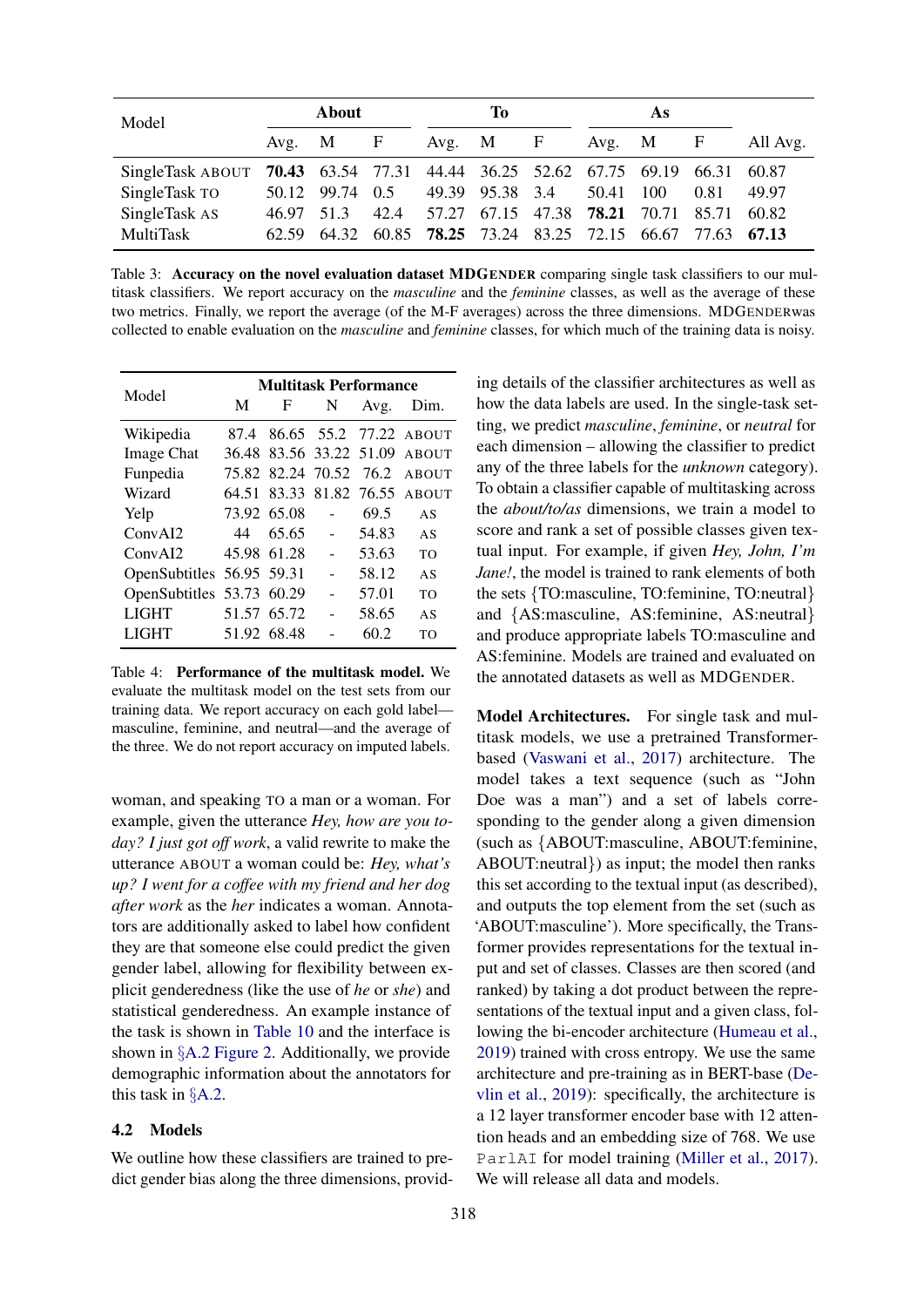<span id="page-5-1"></span>

| Model                                         | <b>Performance</b> |                         |   |      |  |
|-----------------------------------------------|--------------------|-------------------------|---|------|--|
|                                               | M                  | $\mathbf{F}$            | N | Avg. |  |
| <b>MultiTask</b>                              |                    | 87.4 86.65 55.2 77.22   |   |      |  |
| Wikipedia Only                                |                    | 88.65 88.22 68.58 81.82 |   |      |  |
| -gend words                                   |                    | 86.94 74.62 74.33 78.63 |   |      |  |
| -gend words and names 82.10 82.52 55.21 73.28 |                    |                         |   |      |  |

Table 5: Ablation of gender classifiers on the Wikipedia test set. We report the model accuracy on the masculine, feminine, and neutral classes, as well as the average accuracy across them. We train classifiers (1) on the entire text (2) after removing explicitly gendered words using a word list and (3) after removing gendered words and names. While removing gendered words and names makes classification more challenging, the model still obtains high accuracy.

#### <span id="page-5-0"></span>5 Results

#### 5.1 About/To/As Gender Classification

Quality of Classification Models. We compare models that classify along a single dimension compared to one that multitasks across all three, using MDGENDERto evaluate. We measure the percentage accuracy for masculine and feminine classes. (Recall, the MDGENDERdoes not contain *unknown* or *neutral* classes.) More details on this new dataset can be found in Section [4.1.](#page-3-2) Classifier results on MDGENDER are shown in Table [3.](#page-4-1)

We find that the multitask classifier has the best average performance across all dimensions, with a small hit to single-task performance in the ABOUT and AS dimensions. As expected, the single task models are unable to transfer to other dimensions: this clearly shows that gender information manifests differently along each dimension. Further, it demonstrates that solely using existing datasets is inadequate, as they do not contain labeled data along all three dimensions. Training for a single task allows models to specialize to detect and understand the nuances of text that indicate bias along one of the dimensions. However, in a multitask setting, models can learn to generalize to understand what language characterizes bias across multiple dimensions: we particularly see this manifest in the TO dimension.

Performance by Dataset. The gender classifiers along the TO, AS and ABOUT dimensions are trained on a variety of different existing datasets across multiple domains. We analyze which datasets are the most difficult to classify correctly in [Table 4.](#page-4-2) We find that ABOUT is the easiest dimension, particularly data from Wikipedia or based on Wikipedia, such as Funpedia and Wizard of Wikipedia, achieving almost 80% accuracy. This could be driven by the number of discussions about named entities, so classifying text ABOUT someone may be easier if a name is present.

The TO and AS directions are both more difficult, likely as they involve more context clues rather than relying on textual attributes and surface forms such as *she* and *he* to predict correctly. We find that generally the datasets have similar performance, except Yelp restaurant reviews, which has a higher accuracy (70%) on predicting AS.

Analysis of Classifier Performance. We break down choices made during training by comparing different models on Wikipedia (ABOUT dimension). We train with the variations of masking out gendered words and names. As gendered words and names are strongly correlated with gender, masking can force models into a more challenging but nuanced setting where they must learn to detect bias from the remaining text. We present the results in Table [5:](#page-5-1) masking out gendered words and names makes classification more challenging, but the model is still able to obtain high accuracy, indicating that gender bias is deeply embedded in the language used.

#### 6 Applications

We demonstrate the broad utility of our multitask classifier by applying it to three different downstream applications. First, we show that we can use the classifier to control the genderedness of generated text. Next, we demonstrate its utility in biased text detection by applying it to Wikipedia to find the most gendered biographies. Finally, we evaluate our classifier on offensive text to explore the interplay between offensive text and gender.

## <span id="page-5-2"></span>6.1 Controllable Generation

By learning to associate control variables with textual properties, generative models can be controlled at inference time to adjust the generated text based on the desired properties of the user. This has been applied to a variety of different cases, including generating text of different lengths [\(Fan et al.,](#page-9-17) [2018a\)](#page-9-17), generating questions in chit-chat [\(See et al.,](#page-12-16) [2019\)](#page-12-16), and reducing bias [\(Dinan et al.,](#page-9-0) [2020\)](#page-9-0).

Previous work in gender bias used word lists to control bias, but found that word lists were lim-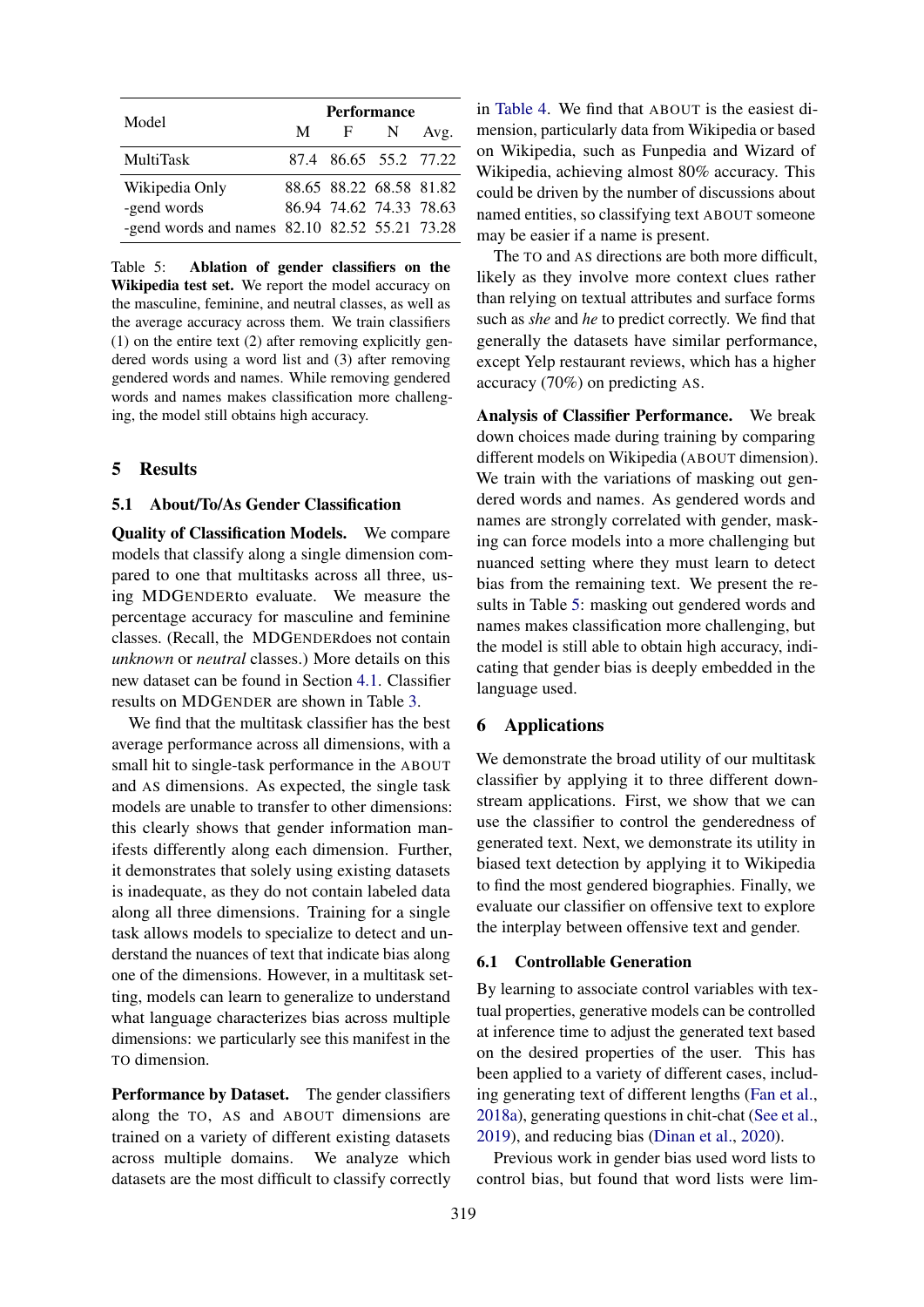<span id="page-6-0"></span>

| <b>Generation Statistics</b> |               |            |  |  |
|------------------------------|---------------|------------|--|--|
| Control Token                | # Gend. words | Pct. masc. |  |  |
| TO:feminine                  | 246           | 48.0       |  |  |
| $AS:$ feminine               | 227           | 51.0       |  |  |
| ABOUT: feminine              | 1151          | 19.72      |  |  |
| Word list, feminine          | 1158          | 18.22      |  |  |
| TO:masculine                 | 372           | 75.0       |  |  |
| $AS:$ masculine              | 402           | 71.6       |  |  |
| ABOUT:masculine              | 800           | 91.62      |  |  |
| Word list, masculine         | 1459          | 94.8       |  |  |

Table 6: Word statistics measured on text generated from 1000 different seed utterances from ConvAI2 for each control token. We measure the number of gendered words (from a word list) that appear in the generated text, and the percentage of masculine-gendered words among all gendered words.

ited in coverage and applicability to a variety of domains [\(Dinan et al.,](#page-9-0) [2020\)](#page-9-0). However, by decomposing bias along the TO, AS, and ABOUT dimensions, fine-grained control models can be trained to control these different dimensions separately. This is important in various applications — for example, one may want to train a chatbot with a specific personality, leaving the AS dimension untouched, but want the bot to speak to and about everyone in a similar way. In this application, we train three different generative models, each of which controls generation for gender along one of the TO, AS, and ABOUT dimensions.

Methods We generate training data by taking the multitask classifier and using it to classify 250,000 textual utterances from Reddit, using a previously existing dataset extracted and obtained by a third party and made available on [pushshift.io.](pushshift.io) This dataset was chosen as it is conversational in nature, but not one of the datasets that the classifier was trained on. We then use the labels from the classifier to prepend the utterances with tokens that indicate its gender label along the dimension. For example for the ABOUT dimension, we prepend utterances with tokens *ABOUT:*<*gender label*>. At inference time, we choose control tokens to manipulate the text generated by the model.

We also compare to a baseline for which the control tokens are determined by a word list: if an utterance contains more masculine-gendered words than feminine-gendered words from the word list it is labeled as *masculine* (and vice versa for *feminine*); if it contains no gendered words or an equal number of masculine and feminine gendered words, it

is labeled as *neutral*. Following [Dinan et al.](#page-9-0) [\(2020\)](#page-9-0), we combine several existing word lists [\(Zhao et al.,](#page-13-0) [2018b,](#page-13-0) [2019;](#page-12-1) [Hoyle et al.,](#page-10-12) [2019\)](#page-10-12).

For training, we fine-tune a large, Transformer sequence-to-sequence model pretrained on a Reddit dump made freely available by [pushshift.io.](pushshift.io) At inference time, we generate text via top- $k$  sampling [\(Fan et al.,](#page-10-16) [2018b\)](#page-10-16), with  $k = 10$  with a beam size of 10, and 3-gram blocking. We force the model to generate a minimum of 20 BPE tokens.

Qualitative Results. Example generations from various methods are shown in Appendix Table [11.](#page-17-0) In these examples we see that controlling for gender along different dimensions yields highly varied responses, even for identical input. This illustrates why limiting control to word lists is not enough to capture different aspects of gender. For example, adjusting AS to 'feminine' causes the model to write *No, I've been working. I don't think I can make friendships online*, whereas setting ABOUT to 'feminine' for the same exact input causes the model to write *I think the problem is she's a girl, so there's not a lot of opportunity to make friends.*

We can also see from these examples how the genderedness of text differs along each axis when we switch between conditioning on *masculine* and *feminine*. For example, adjusting AS to 'feminine' causes the model to write *Awwww, that sounds wonderful*, whereas setting AS to masculine generates *You can do it bro!*

Quantitative Results. Quantitatively, we evaluate by generating 1000 utterances seeded from ConvAI2 using both *masculine* and *feminine* control tokens and counting the number of gendered words from a gendered word list that also appear in the generated text. Results are shown in Table [6.](#page-6-0)

Utterances generated using ABOUT control tokens contain many gendered words. One might expect this, as when one speaks ABOUT another person, one may refer to them using gendered pronouns. We observe that for the control tokens *TO:feminine* and *AS:feminine*, the utterances contain a roughly equal number of masculine-gendered and feminine-gendered words. This is a reflection of the distribution in the training data: the ConvAI2 and Opensubtitles data show similar trends: on the ConvAI2 data, fewer than half of the gendered words in *SELF:feminine* utterances are femininegendered, and on the Opensubtitles data, the ratio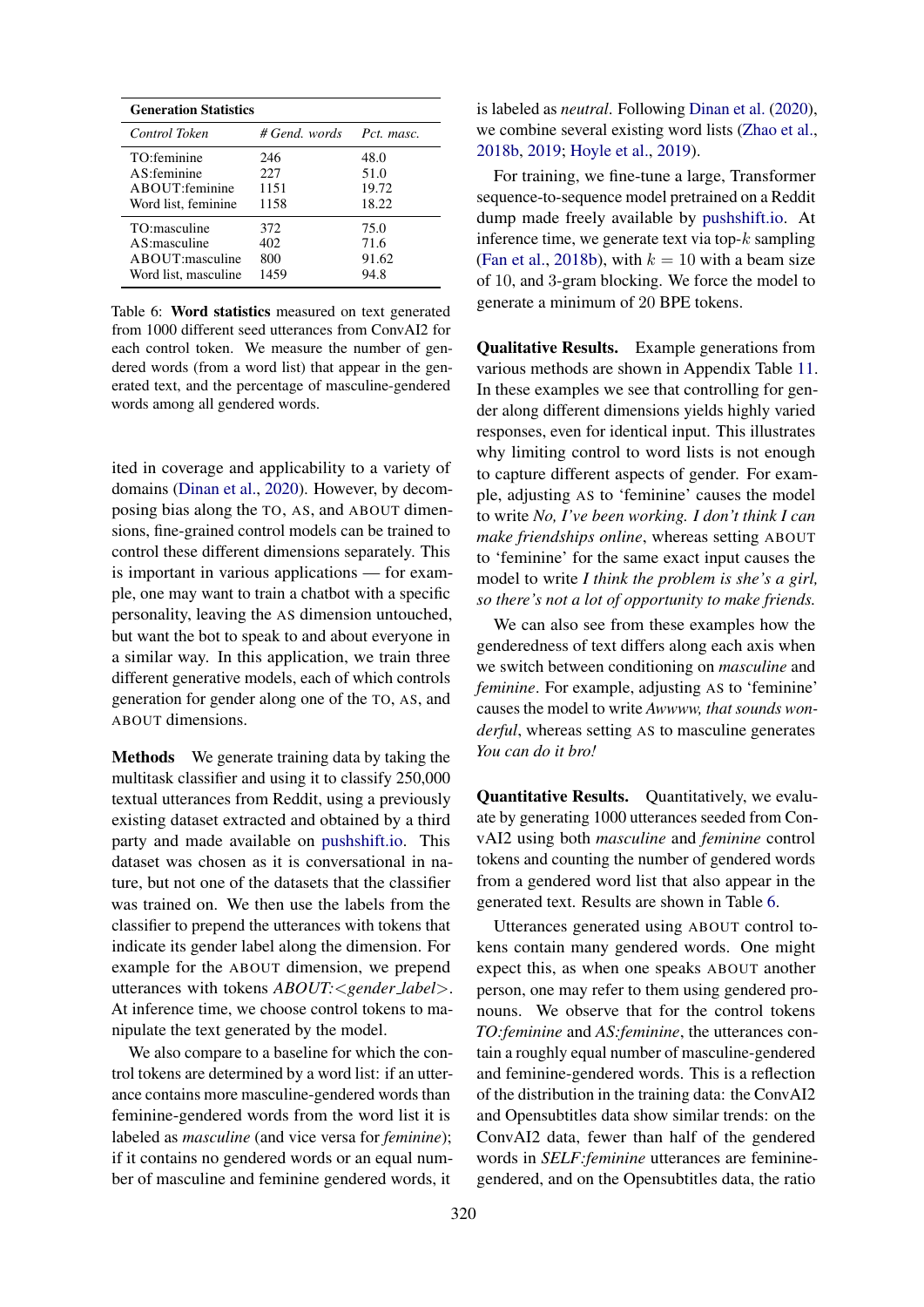<span id="page-7-1"></span>

| <b>Masculine genderedness scores</b> |         |         |  |  |
|--------------------------------------|---------|---------|--|--|
| <b>Biographies</b>                   | Average | Median  |  |  |
| All                                  | 0.74    | 0.98    |  |  |
| Men                                  | 0.90    | 0.99    |  |  |
| Women                                | 0.042   | 0.00085 |  |  |

Table 7: Masculine genderedness scores of Wikipedia bios. We calculate a *masculine genderedness score* for a Wikipedia page by taking the median  $p_x = P(x \in \text{ABOUT}:\text{maxculine})$  among all paragraphs  $x$  in the page, where  $P$  is the probability distribution given by the classifier. We report the average and median scores for all biographies, as well as for biographies of men and women respectively.

<span id="page-7-2"></span>

| Percentage of masculine-gendered text |       |                         |             |            |  |
|---------------------------------------|-------|-------------------------|-------------|------------|--|
| Dim                                   | Safe  | <i><b>Offensive</b></i> | t-statistic | p-value    |  |
| ABOUT                                 | 81.03 | 70.66                   | 5.49        | $5.19e-08$ |  |
| TΟ                                    | 44.68 | 60.15                   | $-22.02$    | 1.94e-46   |  |
| AS                                    | 42.29 | 65.12                   | $-14.56$    | 1.05e-99   |  |

Table 8: Genderedness of offensive content. We measure the percentage of utterances in both the "safe" and "offensive" classes that are classified as *masculinegendered*, among utterances that are classified as either *masculine-* or *feminine-gendered*. We test the hypothesis that safe and offensive classes distributions of *masculine-gendered* utterances differ using a t-test and report the p-value for each dimension.

drops to one-third.[3](#page-7-0)

#### <span id="page-7-3"></span>6.2 Bias Detection

Creating classifiers along different dimensions can be used to detect gender bias in any form of text, beyond dialogue itself. Such methods are useful in applications such as detecting, removing, and rewriting biased writing. We investigate using the trained classifiers to detect the most gendered biographies in Wikipedia.

Methods. We apply the multitask model to detect the most gendered masculine and feminine biographies in Wikipedia. We calculate the probability of being *masculine* in the ABOUT dimension for each paragraph among 65, 000 biographies. We calculate a *masculine genderedness score* for the page by taking the median amongst all its paragraphs.

Quantitative Results. We report the average and median *masculine genderedness scores* for all bi-

ographies in the set of 65, 000 that fit this criteria [Table 7.](#page-7-1) We observe that while on average, the biographies skew largely toward *masculine* (the average score is 0.74), the classifier is more confident in the *femininity* of pages about women than it is in the *masculinity* of pages about men: the average *feminine genderedness score* for pages about women is  $1 - 0.042 = 0.958$ , while the average *masculine genderedness score* for pages about men is 0.90. This might suggest that biographies about women contain more gendered text on average.

Qualitative Results. We show the pages with the minimum score (most feminine-gendered biographies) and the maximum score (most masculinegendered biographies) in [Table 12](#page-17-1) in the Appendix. The most masculine-gendered biographies are mostly composers and conductors, likely due to the historical imbalance in these occupations. Amongst the most feminine gendered biographies, there are many actresses from the mid-20th century. By examining the *most feminine* gendered paragraphs, anecdotally we find these are often describing the subject's life after retirement. For example, Linda Darnell's biography contains the line *Because of her then-husband, Philip Liebmann, Darnell put her career on a hiatus,* which clearly reflects negative societal stereotypes about the importance of women's careers [\(Hiller and Philliber,](#page-10-17) [1982;](#page-10-17) [Duxbury and Higgins,](#page-9-18) [1991;](#page-9-18) [Pavalko and](#page-11-16) [Elder Jr.,](#page-11-16) [1993;](#page-11-16) [Byrne and Barling,](#page-8-9) [2017;](#page-8-9) [Reid,](#page-11-17) [2018\)](#page-11-17).

#### 6.3 Offensive Content

Finally, the interplay and correlation between gendered text and offensive text is an important area for study, as many examples of explicitly or contextually gendered text are disparaging or have negative connotations (e.g., "cat fight" and "doll"). Particularly for dialogue, neither form is desirable in the output of any chatbot system. There is a growing body of research on detecting offensive language in text. In particular, there has been recent work aimed at improving the detection of offensive language in the context of dialogue [\(Dinan et al.,](#page-9-19) [2019a\)](#page-9-19). We investigate this relationship by examining the distribution of labels output by our gender classifier on data that is labeled for offensiveness.

Methods. We use the *Standard* training and evaluation dataset from [Dinan et al.](#page-9-19) [\(2019a\)](#page-9-19). We examine the relationship between genderedness and

<span id="page-7-0"></span> $3$ The Opensubtitles data recalls the Bechdel test, which asks "whether a work [of fiction] features at least two women who talk to each other about something other than a man." [\(Wikipedia contributors,](#page-12-17) [2020\)](#page-12-17)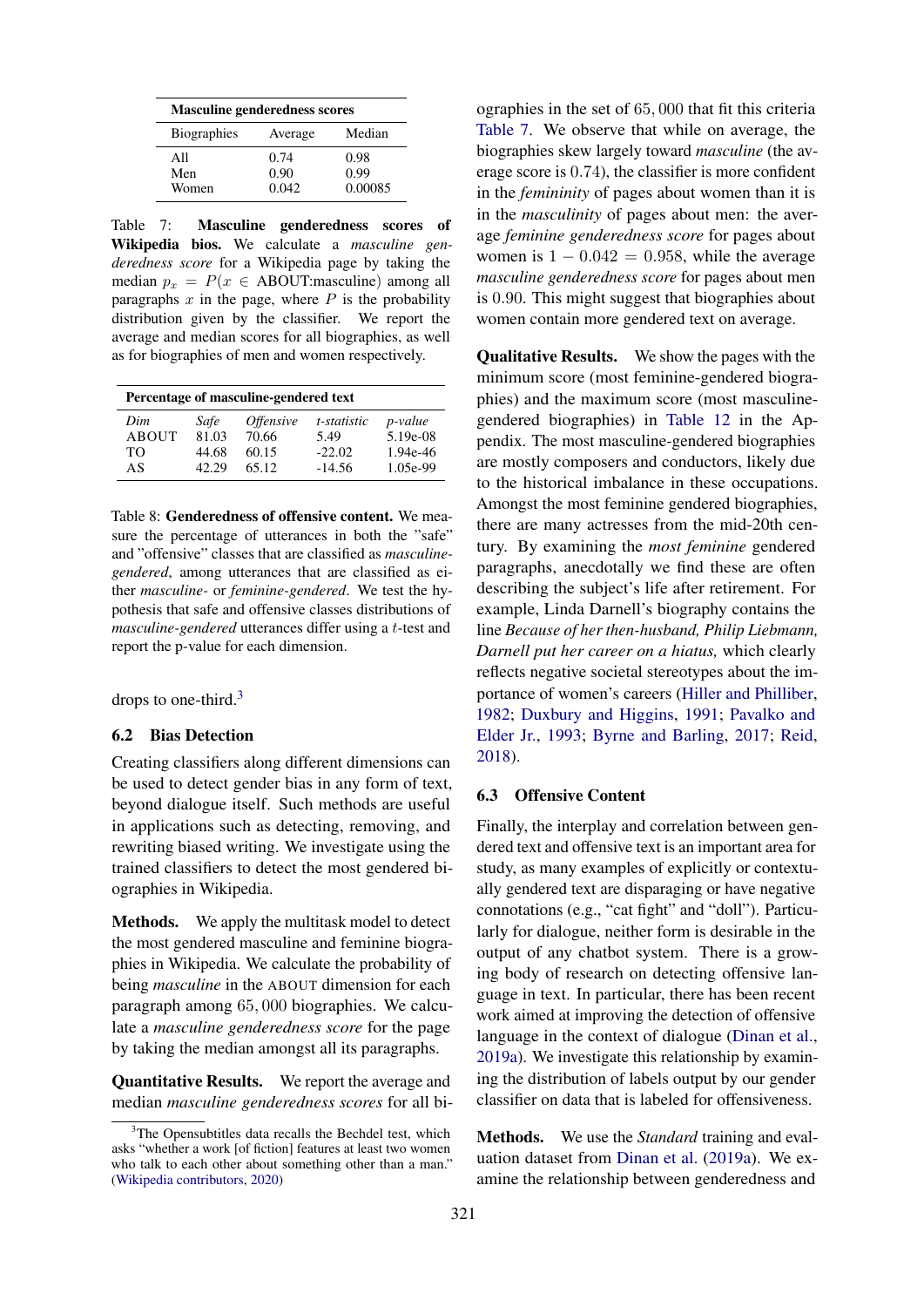offensive utterances by labeling the gender of utterances (along the three dimensions) in the "safe" and "offensive" classes using our multitask classifier. We then measure the ratio of utterances labeled as *masculine-gendered* among utterances labeled as either *masculine-* or *feminine-gendered*.

Quantitative Results. Results are shown in [Ta](#page-7-2)[ble 8.](#page-7-2) We observe that, on the ABOUT dimension, both the safe data and offensive data are more likely to be *masculine* than *feminine*; however, the offensive data is relatively less likely to be *masculine*. On the other hand, on the AS and TO dimensions, the safe data is more likely to be labeled as *feminine* and the offensive data is more likely to be labeled as *masculine*. We test the hypothesis that these distributions are unequal using a T-test, and find that these results are significant.

Qualitative Results. To explore how offensive content differs when it is ABOUT women and ABOUT men, we identified utterances for which the model had high confidence (probability  $> 0.70$ ) that the utterance was *feminine* or *masculine* along the ABOUT dimension. After excluding stop words and words shorter than three characters, we handannotated the top 20 most frequent words as being *explicitly gendered*, a *swear word*, and/or bearing *sexual connotation*. For words classified as masculine, 25% of words fell into these categories, whereas for words classified as feminine, 75% of the words fell into these categories.

#### 7 Conclusion

We propose a general framework for analyzing gender bias along three dimensions: (1) gender of the person being spoken about (ABOUT), (2) gender of the addressee (TO), and (3) gender of the speaker (AS). We annotate eight large existing datasets and create an evaluation dataset for the task of detect bias along each of these dimensions. We train classifiers (single and multitask) that demonstrate their broad utility by displaying strong performance in controlling bias in dialogue, detecting genderedness in text such as Wikipedia, and highlighting gender differences in offensive text.

#### Acknowledgments

Thanks to Isabelle Kloumann and our other colleagues from Responsible AI at Facebook, the audience of the [NY NLP Meetup,](https://www.meetup.com/NY-NLP/) Isaac Bleaman,

Sarah Phillips, and Zeerak Waseem Butt for discussions on this topic.

#### **References**

- <span id="page-8-10"></span>David Bamman and Noah A. Smith. 2014. [Unsuper](https://doi.org/10.1162/tacl_a_00189)[vised discovery of biographical structure from text.](https://doi.org/10.1162/tacl_a_00189) *Transactions of the Association for Computational Linguistics*, 2:363–376.
- <span id="page-8-8"></span>Mahzarin R. Banaji and Deborah A. Prentice. 1994. The self in social contexts. *Annual review of psychology*, 45(1):297–332.
- <span id="page-8-2"></span>Christine Basta, Marta R. Costa-jussa, and Noe Casas. ` 2019. [Evaluating the underlying gender bias in con](https://doi.org/10.18653/v1/W19-3805)[textualized word embeddings.](https://doi.org/10.18653/v1/W19-3805) In *Proceedings of the First Workshop on Gender Bias in Natural Language Processing*, pages 33–39, Florence, Italy. Association for Computational Linguistics.
- <span id="page-8-6"></span>Allan Bell. 1984. Language style as audience design. *Language in society*, 13(2):145–204.
- <span id="page-8-7"></span>Allan Bell and Gary Johnson. 1997. Towards a sociolinguistics of style. *University of Pennsylvania Working Papers in Linguistics*, 4(1):2.
- <span id="page-8-5"></span>Su Lin Blodgett, Solon Barocas, Hal Daumé III, and Hanna Wallach. 2020. [Language \(technology\) is](https://doi.org/10.18653/v1/2020.acl-main.485) [power: A critical survey of "bias" in NLP.](https://doi.org/10.18653/v1/2020.acl-main.485) In *Proceedings of the 58th Annual Meeting of the Association for Computational Linguistics*, pages 5454– 5476, Online. Association for Computational Linguistics.
- <span id="page-8-0"></span>Tolga Bolukbasi, Kai-Wei Chang, James Y Zou, Venkatesh Saligrama, and Adam T Kalai. 2016. Man is to computer programmer as woman is to homemaker? debiasing word embeddings. In *Advances in neural information processing systems*, pages 4349–4357.
- <span id="page-8-4"></span>Joy Buolamwini and Timnit Gebru. 2018. [Gender](http://proceedings.mlr.press/v81/buolamwini18a.html) [shades: Intersectional accuracy disparities in com](http://proceedings.mlr.press/v81/buolamwini18a.html)[mercial gender classification.](http://proceedings.mlr.press/v81/buolamwini18a.html) In *Proceedings of the 1st Conference on Fairness, Accountability and Transparency*, volume 81 of *Proceedings of Machine Learning Research*, pages 77–91, New York, NY, USA. PMLR.
- <span id="page-8-9"></span>Alyson Byrne and Julian Barling. 2017. When she brings home the job status: Wives' job status, status leakage, and marital instability. *Organization Science*, 28(2):177–192.
- <span id="page-8-1"></span>Aylin Caliskan, Joanna J Bryson, and Arvind Narayanan. 2017. Semantics derived automatically from language corpora contain human-like biases. *Science*, 356(6334):183–186.
- <span id="page-8-3"></span>Yang Trista Cao and Hal Daumé III. 2020. [Toward](https://doi.org/10.18653/v1/2020.acl-main.418) [gender-inclusive coreference resolution.](https://doi.org/10.18653/v1/2020.acl-main.418) In *Proceedings of the 58th Annual Meeting of the Association for Computational Linguistics*, pages 4568–4595, Online. Association for Computational Linguistics.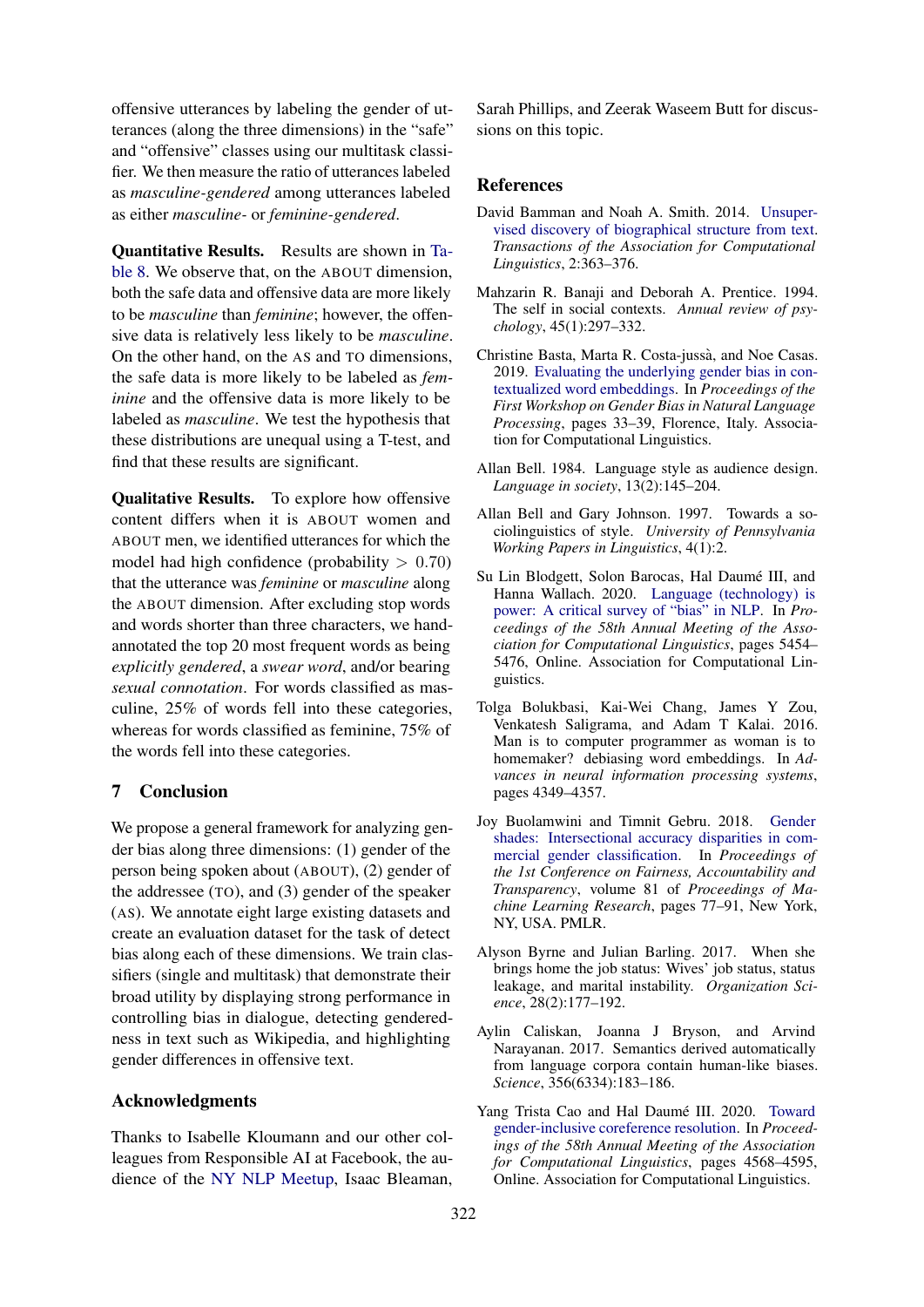- <span id="page-9-4"></span>Kaytlin Chaloner and Alfredo Maldonado. 2019. [Mea](https://doi.org/10.18653/v1/W19-3804)[suring gender bias in word embeddings across do](https://doi.org/10.18653/v1/W19-3804)[mains and discovering new gender bias word cate](https://doi.org/10.18653/v1/W19-3804)[gories.](https://doi.org/10.18653/v1/W19-3804) In *Proceedings of the First Workshop on Gender Bias in Natural Language Processing*, pages 25–32, Florence, Italy. Association for Computational Linguistics.
- <span id="page-9-2"></span>Kai-Wei Chang, Vinod Prabhakaran, and Vicente Ordonez. 2019. Bias and fairness in natural language processing. In *Proceedings of the 2019 Conference on Empirical Methods in Natural Language Processing and the 9th International Joint Conference on Natural Language Processing (EMNLP-IJCNLP): Tutorial Abstracts*, Hong Kong, China. Association for Computational Linguistics.
- <span id="page-9-13"></span>Christine Charyton and Glenn E Snelbecker. 2007. Engineers' and musicians' choices of self-descriptive adjectives as potential indicators of creativity by gender and domain. *Psychology of Aesthetics, creativity, and the arts*, 1(2):91.
- <span id="page-9-3"></span>Marta R Costa-jussa. 2019. An analysis of gender bias ` studies in natural language processing. *Nature Machine Intelligence*, pages 1–2.
- <span id="page-9-10"></span>Kimberle Crenshaw. 1989. Demarginalizing the intersection of race and sex: A black feminist critique of antidiscrimination doctrine, feminist theory and antiracist politics. *u. Chi. Legal f.*, page 139.
- <span id="page-9-9"></span>Angela Y Davis. 1981. *Women, race, & class*. Vintage.
- <span id="page-9-8"></span>Stefania Degaetano-Ortlieb. 2018. [Stylistic variation](https://doi.org/10.18653/v1/W18-1601) [over 200 years of court proceedings according to](https://doi.org/10.18653/v1/W18-1601) [gender and social class.](https://doi.org/10.18653/v1/W18-1601) In *Proceedings of the Second Workshop on Stylistic Variation*, pages 1–10, New Orleans. Association for Computational Linguistics.
- <span id="page-9-16"></span>Jacob Devlin, Ming-Wei Chang, Kenton Lee, and Kristina Toutanova. 2019. [BERT: Pre-training of](https://doi.org/10.18653/v1/N19-1423) [deep bidirectional transformers for language under](https://doi.org/10.18653/v1/N19-1423)[standing.](https://doi.org/10.18653/v1/N19-1423) In *Proceedings of the 2019 Conference of the North American Chapter of the Association for Computational Linguistics: Human Language Technologies, Volume 1 (Long and Short Papers)*, pages 4171–4186, Minneapolis, Minnesota. Association for Computational Linguistics.
- <span id="page-9-0"></span>Emily Dinan, Angela Fan, Adina Williams, Jack Urbanek, Douwe Kiela, and Jason Weston. 2020. Queens are powerful too: Mitigating gender bias in dialogue generation. In *Proceedings of the 2020 Conference on Empirical Methods in Natural Language Processing (EMNLP)*.
- <span id="page-9-19"></span>Emily Dinan, Samuel Humeau, Bharath Chintagunta, and Jason Weston. 2019a. [Build it break it fix it for](https://doi.org/10.18653/v1/D19-1461) [dialogue safety: Robustness from adversarial human](https://doi.org/10.18653/v1/D19-1461) [attack.](https://doi.org/10.18653/v1/D19-1461) In *Proceedings of the 2019 Conference on Empirical Methods in Natural Language Processing and the 9th International Joint Conference on Natural Language Processing (EMNLP-IJCNLP)*, pages

4537–4546, Hong Kong, China. Association for Computational Linguistics.

- <span id="page-9-15"></span>Emily Dinan, Varvara Logacheva, Valentin Malykh, Alexander Miller, Kurt Shuster, Jack Urbanek, Douwe Kiela, Arthur Szlam, Iulian Serban, Ryan Lowe, et al. 2019b. The second conversational intelligence challenge (ConvAI2). *arXiv preprint arXiv:1902.00098*.
- <span id="page-9-14"></span>Emily Dinan, Stephen Roller, Kurt Shuster, Angela Fan, Michael Auli, and Jason Weston. 2019c. Wizard of Wikipedia: Knowledge-powered conversational agents. In *Proceedings of the International Conference on Learning Representations (ICLR)*.
- <span id="page-9-5"></span>Yupei Du, Yuanbin Wu, and Man Lan. 2019. [Exploring](https://doi.org/10.18653/v1/D19-1635) [human gender stereotypes with word association test.](https://doi.org/10.18653/v1/D19-1635) In *Proceedings of the 2019 Conference on Empirical Methods in Natural Language Processing and the 9th International Joint Conference on Natural Language Processing (EMNLP-IJCNLP)*, pages 6133– 6143, Hong Kong, China. Association for Computational Linguistics.
- <span id="page-9-18"></span>Linda E Duxbury and Christopher A Higgins. 1991. Gender differences in work-family conflict. *Journal of applied psychology*, 76(1):60.
- <span id="page-9-11"></span>Penelope Eckert and Sally McConnell-Ginet. 1992. Communities of practice: Where language, gender and power all live. In *Locating power: Proceedings of the second Berkeley women and language conference*, volume 1, pages 89–99. Berkeley, CA: Berkeley University.
- <span id="page-9-12"></span>Penelope Eckert and John R Rickford. 2001. *Style and sociolinguistic variation*. Cambridge University Press.
- <span id="page-9-1"></span>Ali Emami, Paul Trichelair, Adam Trischler, Kaheer Suleman, Hannes Schulz, and Jackie Chi Kit Cheung. 2019. [The KnowRef coreference corpus:](https://doi.org/10.18653/v1/P19-1386) [Removing gender and number cues for difficult](https://doi.org/10.18653/v1/P19-1386) [pronominal anaphora resolution.](https://doi.org/10.18653/v1/P19-1386) In *Proceedings of the 57th Annual Meeting of the Association for Computational Linguistics*, pages 3952–3961, Florence, Italy. Association for Computational Linguistics.
- <span id="page-9-7"></span>Joel Escudé Font and Marta R. Costa-jussà. 2019. [Equalizing gender bias in neural machine transla](https://doi.org/10.18653/v1/W19-3821)[tion with word embeddings techniques.](https://doi.org/10.18653/v1/W19-3821) In *Proceedings of the First Workshop on Gender Bias in Natural Language Processing*, pages 147–154, Florence, Italy. Association for Computational Linguistics.
- <span id="page-9-6"></span>Kawin Ethayarajh, David Duvenaud, and Graeme Hirst. 2019. [Understanding undesirable word embedding](https://doi.org/10.18653/v1/P19-1166) [associations.](https://doi.org/10.18653/v1/P19-1166) In *Proceedings of the 57th Annual Meeting of the Association for Computational Linguistics*, pages 1696–1705, Florence, Italy. Association for Computational Linguistics.
- <span id="page-9-17"></span>Angela Fan, David Grangier, and Michael Auli. 2018a. [Controllable abstractive summarization.](https://doi.org/10.18653/v1/W18-2706) In *Proceedings of the 2nd Workshop on Neural Machine Translation and Generation*, pages 45–54, Melbourne,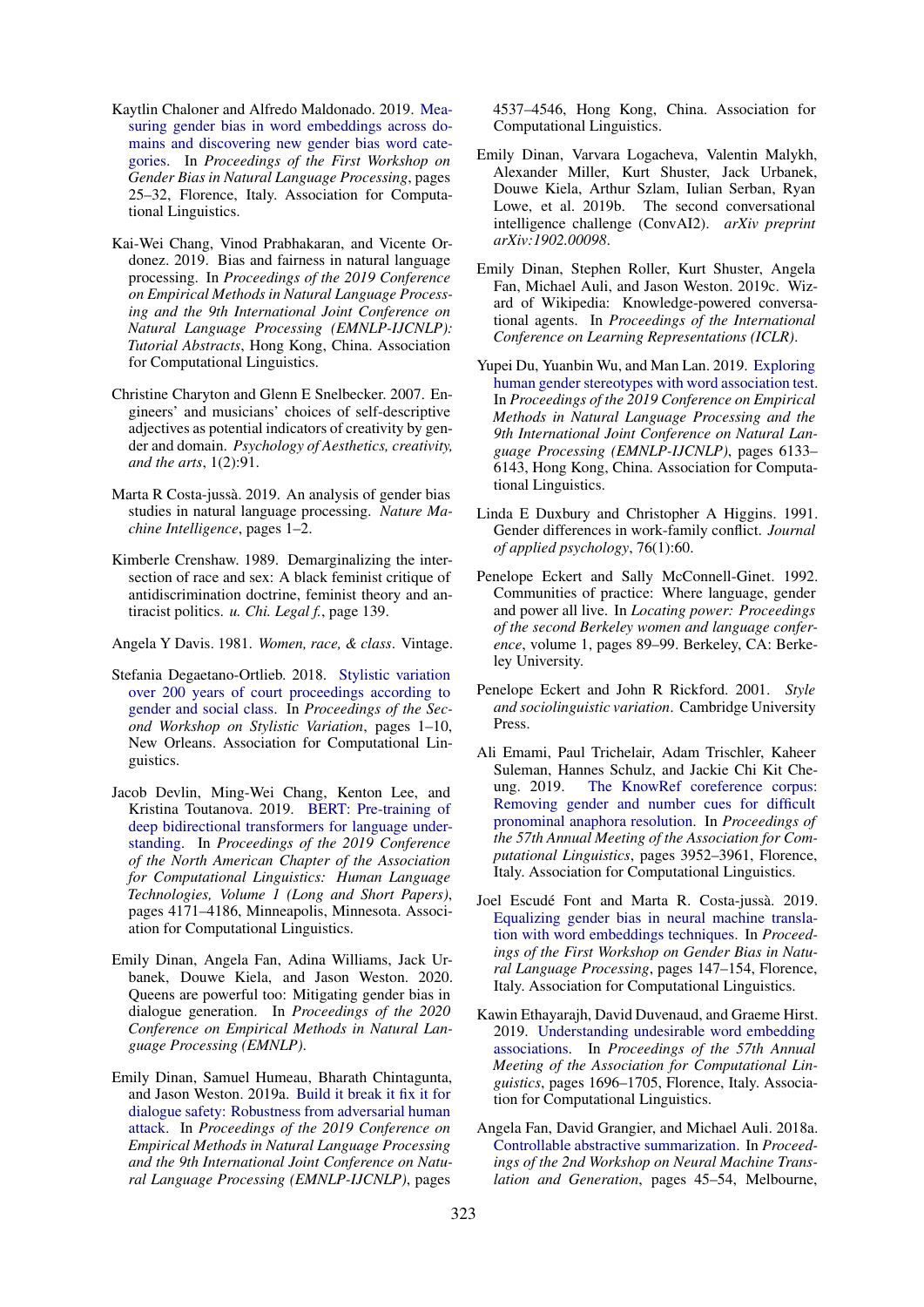Australia. Association for Computational Linguistics.

- <span id="page-10-16"></span>Angela Fan, Mike Lewis, and Yann Dauphin. 2018b. [Hierarchical neural story generation.](https://doi.org/10.18653/v1/P18-1082) In *Proceedings of the 56th Annual Meeting of the Association for Computational Linguistics (Volume 1: Long Papers)*, pages 889–898, Melbourne, Australia. Association for Computational Linguistics.
- <span id="page-10-1"></span>Nikhil Garg, Londa Schiebinger, Dan Jurafsky, and Word embeddings quantify 100 years of gender and ethnic stereotypes. *Proceedings of the National Academy of Sciences*, 115(16):E3635–E3644.
- <span id="page-10-7"></span>Aparna Garimella, Carmen Banea, Dirk Hovy, and Rada Mihalcea. 2019. [Women's syntactic resilience](https://doi.org/10.18653/v1/P19-1339) [and men's grammatical luck: Gender-bias in part-of](https://doi.org/10.18653/v1/P19-1339)[speech tagging and dependency parsing.](https://doi.org/10.18653/v1/P19-1339) In *Proceedings of the 57th Annual Meeting of the Association for Computational Linguistics*, pages 3493–3498, Florence, Italy. Association for Computational Linguistics.
- <span id="page-10-11"></span>Danielle Gaucher, Justin Friesen, and Aaron C Kay. 2011. Evidence that gendered wording in job advertisements exists and sustains gender inequality. *Journal of personality and social psychology*, 101(1):109.
- <span id="page-10-8"></span>Andrew Gaut, Tony Sun, Shirlyn Tang, Yuxin Huang, Jing Qian, Mai ElSherief, Jieyu Zhao, Diba Mirza, Elizabeth Belding, Kai-Wei Chang, and William Yang Wang. 2020. [Towards understanding](https://doi.org/10.18653/v1/2020.acl-main.265) [gender bias in relation extraction.](https://doi.org/10.18653/v1/2020.acl-main.265) In *Proceedings of the 58th Annual Meeting of the Association for Computational Linguistics*, pages 2943–2953, Online. Association for Computational Linguistics.
- <span id="page-10-2"></span>Hila Gonen and Yoav Goldberg. 2019. [Lipstick on a](https://doi.org/10.18653/v1/N19-1061) [pig: Debiasing methods cover up systematic gender](https://doi.org/10.18653/v1/N19-1061) [biases in word embeddings but do not remove them.](https://doi.org/10.18653/v1/N19-1061) In *Proceedings of the 2019 Conference of the North American Chapter of the Association for Computational Linguistics: Human Language Technologies, Volume 1 (Long and Short Papers)*, pages 609–614, Minneapolis, Minnesota. Association for Computational Linguistics.
- <span id="page-10-6"></span>Hila Gonen, Yova Kementchedjhieva, and Yoav Goldberg. 2019. How does grammatical gender affect noun representations in gender-marking languages? In *Proceedings of the 2019 Workshop on Widening NLP*, pages 64–67, Florence, Italy. Association for Computational Linguistics.
- <span id="page-10-18"></span>Eduardo Graells-Garrido, Mounia Lalmas, and Filippo Menczer. 2015. First women, second sex: Gender bias in wikipedia. In *Proceedings of the 26th ACM Conference on Hypertext & Social Media*, pages 165–174.
- <span id="page-10-13"></span>Bernard Guerin. 1994. Gender bias in the abstractness of verbs and adjectives. *The Journal of social psychology*, 134(4):421–428.
- <span id="page-10-3"></span>Rowan Hall Maudslay, Hila Gonen, Ryan Cotterell, and Simone Teufel. 2019. [It's all in the name: Mit](https://doi.org/10.18653/v1/D19-1530)[igating gender bias with name-based counterfactual](https://doi.org/10.18653/v1/D19-1530) [data substitution.](https://doi.org/10.18653/v1/D19-1530) In *Proceedings of the 2019 Conference on Empirical Methods in Natural Language Processing and the 9th International Joint Conference on Natural Language Processing (EMNLP-IJCNLP)*, pages 5267–5275, Hong Kong, China. Association for Computational Linguistics.
- <span id="page-10-17"></span>Dana V Hiller and William W Philliber. 1982. Predicting marital and career success among dual-worker couples. *Journal of Marriage and the Family*, pages 53–62.
- <span id="page-10-4"></span>Matthew Honnibal and Ines Montani. 2017. spaCy 2: Natural language understanding with Bloom embeddings, convolutional neural networks and incremental parsing. To appear.
- <span id="page-10-9"></span>Dirk Hovy, Federico Bianchi, and Tommaso Fornaciari. 2020. ["you sound just like your father" com](https://doi.org/10.18653/v1/2020.acl-main.154)[mercial machine translation systems include stylis](https://doi.org/10.18653/v1/2020.acl-main.154)[tic biases.](https://doi.org/10.18653/v1/2020.acl-main.154) In *Proceedings of the 58th Annual Meeting of the Association for Computational Linguistics*, pages 1686–1690, Online. Association for Computational Linguistics.
- <span id="page-10-0"></span>Dirk Hovy and Shannon L Spruit. 2016. The social impact of natural language processing. In *Proceedings of the 54th Annual Meeting of the Association for Computational Linguistics (Volume 2: Short Papers)*, pages 591–598.
- <span id="page-10-14"></span>Eduard Hovy. 1987. Generating natural language under pragmatic constraints. *Journal of Pragmatics*, 11(6):689–719.
- <span id="page-10-12"></span>Alexander Miserlis Hoyle, Lawrence Wolf-Sonkin, Hanna Wallach, Isabelle Augenstein, and Ryan Cotterell. 2019. [Unsupervised discovery of gendered](https://doi.org/10.18653/v1/P19-1167) [language through latent-variable modeling.](https://doi.org/10.18653/v1/P19-1167) In *Proceedings of the 57th Annual Meeting of the Association for Computational Linguistics*, pages 1706– 1716, Florence, Italy. Association for Computational Linguistics.
- <span id="page-10-15"></span>Samuel Humeau, Kurt Shuster, Marie-Anne Lachaux, and Jason Weston. 2019. [Poly-encoders: Trans](https://arxiv.org/abs/1905.01969)[former architectures and pre-training strategies for](https://arxiv.org/abs/1905.01969) [fast and accurate multi-sentence scoring.](https://arxiv.org/abs/1905.01969) *arXiv preprint arXiv:1905.01969*.
- <span id="page-10-10"></span>Dell Hymes. 1974. Ways of speaking. In R. Bauman and J. Sherzer, editors, *Explorations in the ethnography of speaking*, volume 1, pages 433–451. Cambridge: Cambridge University Press.
- <span id="page-10-5"></span>David Jurgens, Saif Mohammad, Peter Turney, and Keith Holyoak. 2012. [SemEval-2012 task 2: Mea](https://www.aclweb.org/anthology/S12-1047)[suring degrees of relational similarity.](https://www.aclweb.org/anthology/S12-1047) In *\*SEM 2012: The First Joint Conference on Lexical and Computational Semantics – Volume 1: Proceedings of the main conference and the shared task, and Volume 2: Proceedings of the Sixth International Workshop on Semantic Evaluation (SemEval 2012)*, pages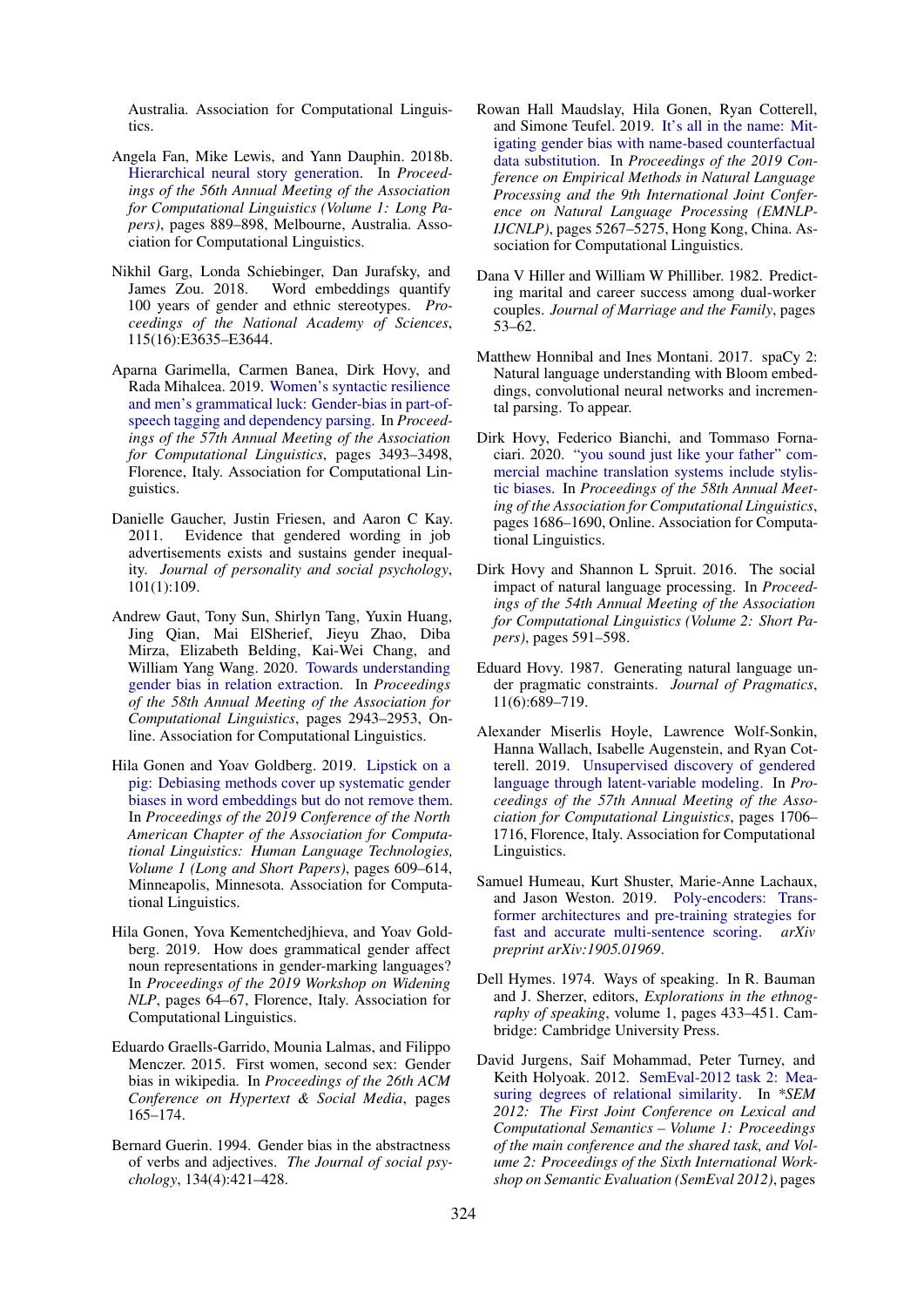356–364, Montréal, Canada, Association for Computational Linguistics.

- <span id="page-11-2"></span>Masahiro Kaneko and Danushka Bollegala. 2019. [Gender-preserving debiasing for pre-trained word](https://doi.org/10.18653/v1/P19-1160) [embeddings.](https://doi.org/10.18653/v1/P19-1160) In *Proceedings of the 57th Annual Meeting of the Association for Computational Linguistics*, pages 1641–1650, Florence, Italy. Association for Computational Linguistics.
- <span id="page-11-9"></span>Dongyeop Kang, Varun Gangal, and Eduard Hovy. 2019. [\(male, bachelor\) and \(female, Ph.D\) have](https://doi.org/10.18653/v1/D19-1179) [different connotations: Parallelly annotated stylis](https://doi.org/10.18653/v1/D19-1179)[tic language dataset with multiple personas.](https://doi.org/10.18653/v1/D19-1179) In *Proceedings of the 2019 Conference on Empirical Methods in Natural Language Processing and the 9th International Joint Conference on Natural Language Processing (EMNLP-IJCNLP)*, pages 1696– 1706, Hong Kong, China. Association for Computational Linguistics.
- <span id="page-11-20"></span>Maximilian Klein, Harsh Gupta, Vivek Rai, Piotr Konieczny, and Haiyi Zhu. 2016. Monitoring the gender gap with wikidata human gender indicators. In *Proceedings of the 12th International Symposium on Open Collaboration*, pages 1–9.
- <span id="page-11-19"></span>Maximilian Klein and Piotr Konieczny. 2015. Wikipedia in the world of global gender inequality indices: What the biography gender gap is measuring. In *Proceedings of the 11th International Symposium on Open Collaboration*, pages 1–2.
- <span id="page-11-3"></span>Keita Kurita, Nidhi Vyas, Ayush Pareek, Alan W Black, and Yulia Tsvetkov. 2019. [Measuring bias in contex](https://doi.org/10.18653/v1/W19-3823)[tualized word representations.](https://doi.org/10.18653/v1/W19-3823) In *Proceedings of the First Workshop on Gender Bias in Natural Language Processing*, pages 166–172, Florence, Italy. Association for Computational Linguistics.
- <span id="page-11-12"></span>Robin Lakoff. 1973. Language and woman's place. *Language in society*, 2(1):45–79.
- <span id="page-11-7"></span>Nayeon Lee, Andrea Madotto, and Pascale Fung. 2019. Exploring social bias in chatbots using stereotype knowledge. In *Proceedings of the 2019 Workshop on Widening NLP*, pages 177–180, Florence, Italy. Association for Computational Linguistics.
- <span id="page-11-6"></span>Haley Lepp. 2019. Pardon the interruption: Automatic analysis of gender and competitive turn-taking in united states supreme court hearings. In *Proceedings of the 2019 Workshop on Widening NLP*, pages 143–145, Florence, Italy. Association for Computational Linguistics.
- <span id="page-11-15"></span>Pierre Lison and Jörg Tiedemann. 2016. Opensubtitles2016: Extracting large parallel corpora from movie and TV subtitles.
- <span id="page-11-8"></span>Haochen Liu, Jamell Dacon, Wenqi Fan, Hui Liu, Zitao Liu, and Jiliang Tang. 2019. Does gender matter? Towards fairness in dialogue systems. *CoRR*, abs/1910.10486.
- <span id="page-11-10"></span>Chandler May, Alex Wang, Shikha Bordia, Samuel R. Bowman, and Rachel Rudinger. 2019. [On measur](https://doi.org/10.18653/v1/N19-1063)[ing social biases in sentence encoders.](https://doi.org/10.18653/v1/N19-1063) In *Proceedings of the 2019 Conference of the North American Chapter of the Association for Computational Linguistics: Human Language Technologies, Volume 1 (Long and Short Papers)*, pages 622–628, Minneapolis, Minnesota. Association for Computational Linguistics.
- <span id="page-11-14"></span>Alexander Miller, Will Feng, Dhruv Batra, Antoine Bordes, Adam Fisch, Jiasen Lu, Devi Parikh, and Jason Weston. 2017. [ParlAI: A dialog research soft](https://doi.org/10.18653/v1/D17-2014)[ware platform.](https://doi.org/10.18653/v1/D17-2014) In *Proceedings of the 2017 Conference on Empirical Methods in Natural Language Processing: System Demonstrations*, pages 79–84, Copenhagen, Denmark. Association for Computational Linguistics.
- <span id="page-11-13"></span>Rosamund Moon. 2014. From gorgeous to grumpy: adjectives, age and gender. *Gender & Language*, 8(1).
- <span id="page-11-5"></span>Nikita Nangia, Clara Vania, Rasika Bhalerao, and Samuel R. Bowman. 2020. [Crows-pairs: A chal](http://arxiv.org/abs/2010.00133)[lenge dataset for measuring social biases in masked](http://arxiv.org/abs/2010.00133) [language models.](http://arxiv.org/abs/2010.00133) *arXiv preprint arXiv:2010.00133*.
- <span id="page-11-16"></span>Eliza K. Pavalko and Glen H. Elder Jr. 1993. Women behind the men: Variations in wives' support of husbands' careers. *Gender & Society*, 7(4):548–567.
- <span id="page-11-4"></span>Yusu Qian, Urwa Muaz, Ben Zhang, and Jae Won Hyun. 2019. [Reducing gender bias in word-level](https://doi.org/10.18653/v1/P19-2031) [language models with a gender-equalizing loss func](https://doi.org/10.18653/v1/P19-2031)[tion.](https://doi.org/10.18653/v1/P19-2031) In *Proceedings of the 57th Annual Meeting of the Association for Computational Linguistics: Student Research Workshop*, pages 223–228, Florence, Italy. Association for Computational Linguistics.
- <span id="page-11-1"></span>Shauli Ravfogel, Yanai Elazar, Hila Gonen, Michael Twiton, and Yoav Goldberg. 2020. [Null it out:](http://arxiv.org/abs/2004.07667) [Guarding protected attributes by iterative nullspace](http://arxiv.org/abs/2004.07667) [projection.](http://arxiv.org/abs/2004.07667) *arXiv*.
- <span id="page-11-18"></span>Joseph Reagle and Lauren Rhue. 2011. Gender bias in wikipedia and britannica. *International Journal of Communication*, 5:21.
- <span id="page-11-17"></span>Erin M Reid. 2018. Straying from breadwinning: Status and money in men's interpretations of their wives' work arrangements. *Gender, Work & Organization*, 25(6):718–733.
- <span id="page-11-11"></span>John R Rickford and Faye McNair-Knox. 1994. Addressee-and topic-influenced style shift: A quantitative sociolinguistic study. *Sociolinguistic perspectives on register*, pages 235–276.
- <span id="page-11-0"></span>Rachel Rudinger, Chandler May, and Benjamin Van Durme. 2017. [Social bias in elicited natural lan](https://doi.org/10.18653/v1/W17-1609)[guage inferences.](https://doi.org/10.18653/v1/W17-1609) In *Proceedings of the First ACL Workshop on Ethics in Natural Language Processing*, pages 74–79, Valencia, Spain. Association for Computational Linguistics.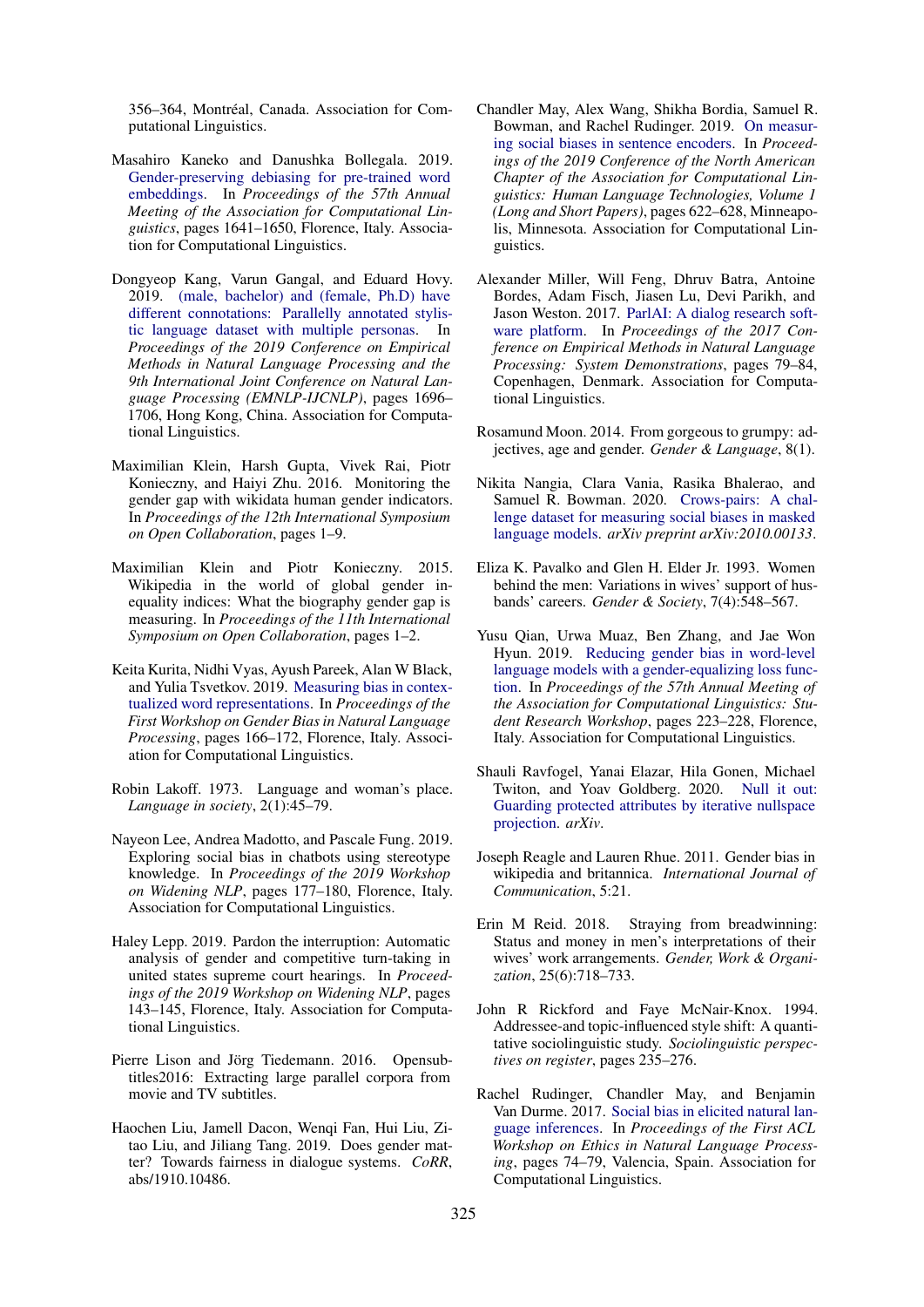- <span id="page-12-6"></span>Maarten Sap, Saadia Gabriel, Lianhui Qin, Dan Jurafsky, Noah A. Smith, and Yejin Choi. 2020. [So](https://doi.org/10.18653/v1/2020.acl-main.486)[cial bias frames: Reasoning about social and power](https://doi.org/10.18653/v1/2020.acl-main.486) [implications of language.](https://doi.org/10.18653/v1/2020.acl-main.486) In *Proceedings of the 58th Annual Meeting of the Association for Computational Linguistics*, pages 5477–5490, Online. Association for Computational Linguistics.
- <span id="page-12-16"></span>Abigail See, Stephen Roller, Douwe Kiela, and Jason Weston. 2019. [What makes a good conver](https://doi.org/10.18653/v1/N19-1170)[sation? how controllable attributes affect human](https://doi.org/10.18653/v1/N19-1170) [judgments.](https://doi.org/10.18653/v1/N19-1170) In *Proceedings of the 2019 Conference of the North American Chapter of the Association for Computational Linguistics: Human Language Technologies, Volume 1 (Long and Short Papers)*, pages 1702–1723, Minneapolis, Minnesota. Association for Computational Linguistics.
- <span id="page-12-4"></span>Sima Sharifirad, Alon Jacovi, Israel Bar Ilan Univesity, and Stan Matwin. 2019. Learning and understanding different categories of sexism using convolutional neural network's filters. In *Proceedings of the 2019 Workshop on Widening NLP*, pages 21–23.
- <span id="page-12-3"></span>Sima Sharifirad and Stan Matwin. 2019. Using attention-based bidirectional lstm to identify different categories of offensive language directed toward female celebrities. In *Proceedings of the 2019 Workshop on Widening NLP*, pages 46–48.
- <span id="page-12-12"></span>Kurt Shuster, Samuel Humeau, Antoine Bordes, and Jason Weston. 2018. Engaging image chat: Modeling personality in grounded dialogue. *arXiv preprint arXiv:1811.00945*.
- <span id="page-12-5"></span>Gabriel Stanovsky, Noah A. Smith, and Luke Zettlemoyer. 2019. [Evaluating gender bias in machine](https://doi.org/10.18653/v1/P19-1164) [translation.](https://doi.org/10.18653/v1/P19-1164) In *Proceedings of the 57th Annual Meeting of the Association for Computational Linguistics*, pages 1679–1684, Florence, Italy. Association for Computational Linguistics.
- <span id="page-12-14"></span>Sandeep Subramanian, Guillaume Lample, Eric Michael Smith, Ludovic Denoyer, Marc'Aurelio Ranzato, and Y-Lan Boureau. 2018. Multiple-attribute text style transfer. *arXiv preprint arXiv:1811.00552*.
- <span id="page-12-0"></span>Tony Sun, Andrew Gaut, Shirlyn Tang, Yuxin Huang, Mai ElSherief, Jieyu Zhao, Diba Mirza, Elizabeth Belding, Kai-Wei Chang, and William Yang Wang. 2019. [Mitigating gender bias in natural language](https://doi.org/10.18653/v1/P19-1159) [processing: Literature review.](https://doi.org/10.18653/v1/P19-1159) In *Proceedings of the 57th Annual Meeting of the Association for Computational Linguistics*, pages 1630–1640, Florence, Italy. Association for Computational Linguistics.
- <span id="page-12-7"></span>Rachael Tatman. 2017. [Gender and dialect bias in](https://doi.org/10.18653/v1/W17-1606) [YouTube's automatic captions.](https://doi.org/10.18653/v1/W17-1606) In *Proceedings of the First ACL Workshop on Ethics in Natural Language Processing*, pages 53–59, Valencia, Spain. Association for Computational Linguistics.
- <span id="page-12-8"></span>Frances Trix and Carolyn Psenka. 2003. Exploring the color of glass: Letters of recommendation for female and male medical faculty. *Discourse & Society*, 14(2):191–220.
- <span id="page-12-13"></span>Jack Urbanek, Angela Fan, Siddharth Karamcheti, Saachi Jain, Samuel Humeau, Emily Dinan, Tim Rocktäschel, Douwe Kiela, Arthur Szlam, and Jason Weston. 2019. [Learning to speak and act in](https://doi.org/10.18653/v1/D19-1062) [a fantasy text adventure game.](https://doi.org/10.18653/v1/D19-1062) In *Proceedings of the 2019 Conference on Empirical Methods in Natural Language Processing and the 9th International Joint Conference on Natural Language Processing (EMNLP-IJCNLP)*, pages 673–683, Hong Kong, China. Association for Computational Linguistics.
- <span id="page-12-15"></span>Ashish Vaswani, Noam Shazeer, Niki Parmar, Jakob Uszkoreit, Llion Jones, Aidan N Gomez, Łukasz Kaiser, and Illia Polosukhin. 2017. Attention is all you need. In *Advances in neural information processing systems*, pages 5998–6008.
- <span id="page-12-18"></span>Claudia Wagner, David Garcia, Mohsen Jadidi, and Markus Strohmaier. 2015. It's a man's wikipedia? assessing gender inequality in an online encyclopedia. In *Ninth international AAAI conference on web and social media*.
- <span id="page-12-19"></span>Claudia Wagner, Eduardo Graells-Garrido, David Garcia, and Filippo Menczer. 2016. Women through the glass ceiling: gender asymmetries in wikipedia. *EPJ Data Science*, 5(1):5.
- <span id="page-12-2"></span>Tianlu Wang, Xi Victoria Lin, Nazneen Fatema Rajani, Bryan McCann, Vicente Ordonez, and Caiming Xiong. 2020. [Double-hard debias: Tailoring](https://doi.org/10.18653/v1/2020.acl-main.484) [word embeddings for gender bias mitigation.](https://doi.org/10.18653/v1/2020.acl-main.484) In *Proceedings of the 58th Annual Meeting of the Association for Computational Linguistics*, pages 5443– 5453, Online. Association for Computational Linguistics.
- <span id="page-12-10"></span>Candace West and Don H Zimmerman. 1987. Doing gender. *Gender & society*, 1(2):125–151.
- <span id="page-12-11"></span>Eunike Wetzel, Benedikt Hell, and Katja Pässler. 2012. Comparison of different test construction strategies in the development of a gender fair interest inventory using verbs. *Journal of Career Assessment*, 20(1):88–104.
- <span id="page-12-17"></span>Wikipedia contributors. 2020. Bechdel test -[Wikipedia, the free encyclopedia.](https://en.wikipedia.org/w/index.php?title=Bechdel_test&oldid=945841486) [Online; accessed 3-April-2020].
- <span id="page-12-9"></span>Myron Wish, Morton Deutsch, and Susan J Kaplan. 1976. Perceived dimensions of interpersonal relations. *Journal of Personality and social Psychology*, 33(4):409.
- <span id="page-12-20"></span>Kelvin Xu, Jimmy Ba, Ryan Kiros, Kyunghyun Cho, Aaron Courville, Ruslan Salakhudinov, Rich Zemel, and Yoshua Bengio. 2015. Show, attend and tell: Neural image caption generation with visual attention. In *International conference on machine learning*, pages 2048–2057.
- <span id="page-12-1"></span>Jieyu Zhao, Tianlu Wang, Mark Yatskar, Ryan Cotterell, Vicente Ordonez, and Kai-Wei Chang. 2019. [Gender bias in contextualized word embeddings.](https://doi.org/10.18653/v1/N19-1064) In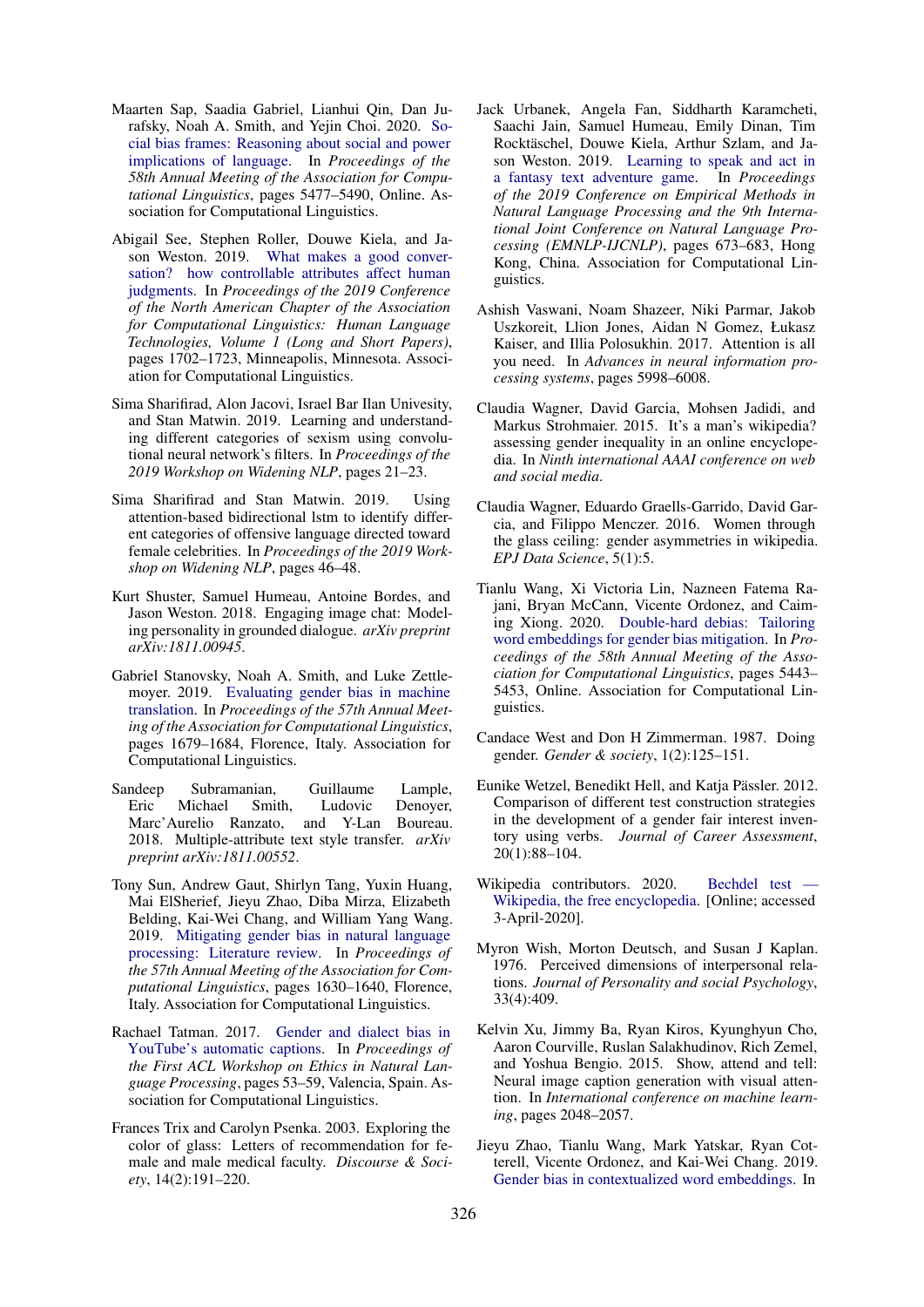*Proceedings of the 2019 Conference of the North American Chapter of the Association for Computational Linguistics: Human Language Technologies, Volume 1 (Long and Short Papers)*, pages 629–634, Minneapolis, Minnesota. Association for Computational Linguistics.

- <span id="page-13-2"></span>Jieyu Zhao, Tianlu Wang, Mark Yatskar, Vicente Ordonez, and Kai-Wei Chang. 2018a. [Gender bias](https://doi.org/10.18653/v1/N18-2003) [in coreference resolution: Evaluation and debiasing](https://doi.org/10.18653/v1/N18-2003) [methods.](https://doi.org/10.18653/v1/N18-2003) In *Proceedings of the 2018 Conference of the North American Chapter of the Association for Computational Linguistics: Human Language Technologies, Volume 2 (Short Papers)*, pages 15–20, New Orleans, Louisiana. Association for Computational Linguistics.
- <span id="page-13-0"></span>Jieyu Zhao, Yichao Zhou, Zeyu Li, Wei Wang, and Kai-Wei Chang. 2018b. [Learning gender-neutral word](https://doi.org/10.18653/v1/D18-1521) [embeddings.](https://doi.org/10.18653/v1/D18-1521) In *Proceedings of the 2018 Conference on Empirical Methods in Natural Language Processing*, pages 4847–4853, Brussels, Belgium. Association for Computational Linguistics.
- <span id="page-13-1"></span>Pei Zhou, Weijia Shi, Jieyu Zhao, Kuan-Hao Huang, Muhao Chen, Ryan Cotterell, and Kai-Wei Chang. 2019. [Examining gender bias in languages with](https://doi.org/10.18653/v1/D19-1531) [grammatical gender.](https://doi.org/10.18653/v1/D19-1531) In *Proceedings of the 2019 Conference on Empirical Methods in Natural Language Processing and the 9th International Joint Conference on Natural Language Processing (EMNLP-IJCNLP)*, pages 5275–5283, Hong Kong, China. Association for Computational Linguistics.
- <span id="page-13-3"></span>Ran Zmigrod, Sebastian J. Mielke, Hanna Wallach, and Ryan Cotterell. 2019. [Counterfactual data aug](https://doi.org/10.18653/v1/P19-1161)[mentation for mitigating gender stereotypes in lan](https://doi.org/10.18653/v1/P19-1161)[guages with rich morphology.](https://doi.org/10.18653/v1/P19-1161) In *Proceedings of the 57th Annual Meeting of the Association for Computational Linguistics*, pages 1651–1661, Florence, Italy. Association for Computational Linguistics.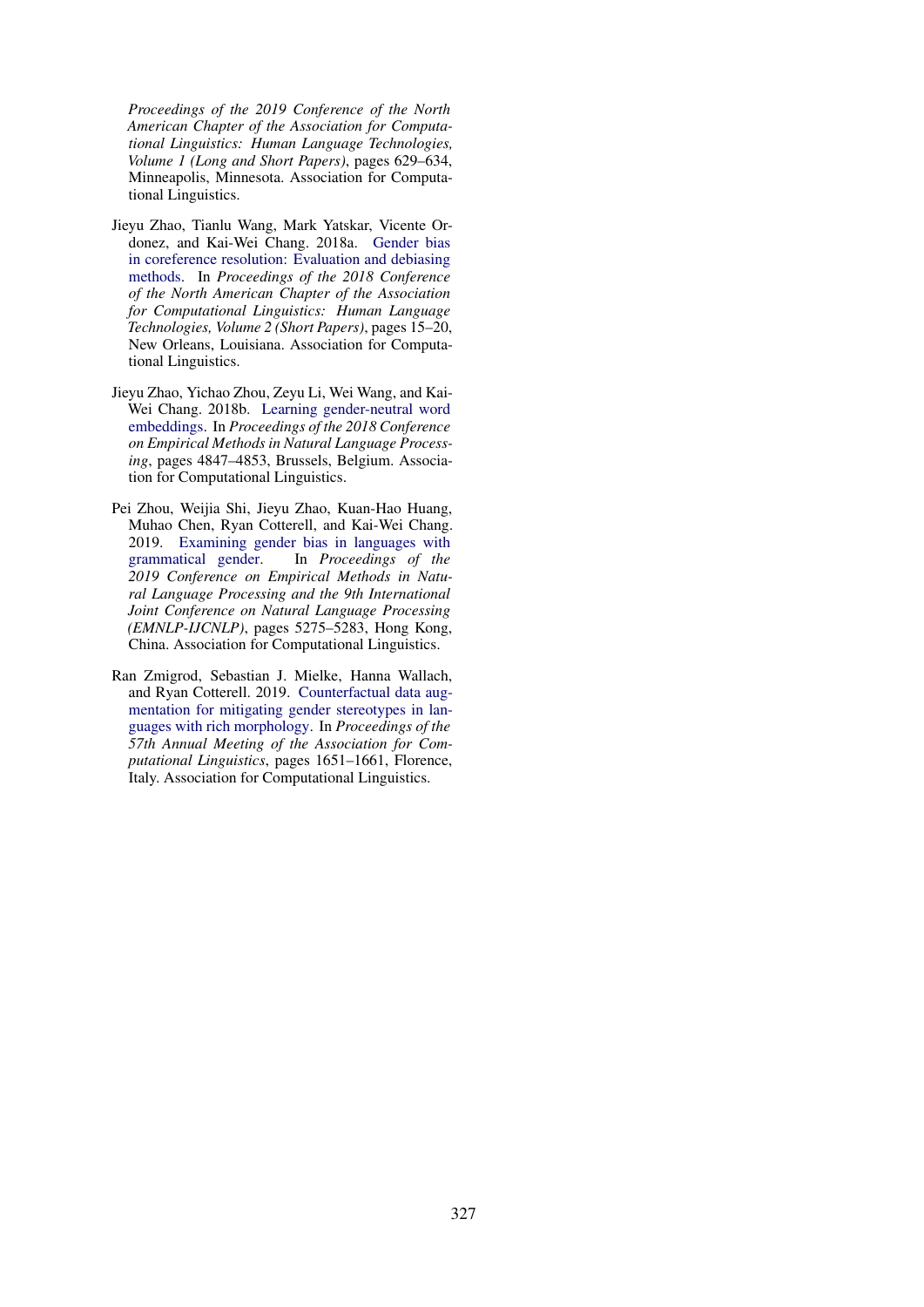# A Appendices

## <span id="page-14-0"></span>A.1 Existing Data Annotation

Many of our annotated datasets contain cases where the ABOUT, AS, TO labels are not provided (i.e. *unknown*). For example, often we do not know the gender of the content creator for Wikipedia (i.e., the AS dimension is *unknown*). To retain such examples for training, we either impute the gender label or provide a label at random. We apply the imputation strategy for data for which the ABOUT label is *unknown* using a classifier trained only on other Wikipedia data for which this label *is* provided. Data without a TO or AS label was assigned one at random, choosing between *masculine* and *feminine* with equal probability. From epoch to epoch, we switch these arbitrarily assigned labels so that the model learns to label *unknown* examples as *masculine* or *feminine* with roughly equal probability. This label flipping allows us to retain greater quantities of data by preserving unknown samples. During training, we balance the data across the *masculine*, *feminine*, and *neutral* classes by up-sampling classes with fewer examples. We describe in more detail how each of the eight training datasets is annotated:

- 1. Wikipedia to annotate ABOUT, we use a Wikipedia dump and extract biography pages. We identify biographies using named entity recognition applied to the title of the page [\(Honnibal and Montani,](#page-10-4) [2017\)](#page-10-4). We label pages with a gender based on the number of gendered pronouns (*he* vs. *she* vs. *they*) and label each paragraph in the page with this la-bel for the ABOUT dimension.<sup>[4](#page-14-1)</sup> Wikipedia is well known to have gender bias in equity of biographical coverage and lexical bias in noun references to women [\(Reagle and Rhue,](#page-11-18) [2011;](#page-11-18) [Graells-Garrido et al.,](#page-10-18) [2015;](#page-10-18) [Wagner et al.,](#page-12-18) [2015;](#page-12-18) [Klein and Konieczny,](#page-11-19) [2015;](#page-11-19) [Klein et al.,](#page-11-20) [2016;](#page-11-20) [Wagner et al.,](#page-12-19) [2016\)](#page-12-19), making it an interesting test bed for our investigation.
- 2. Funpedia Funpedia [\(Miller et al.,](#page-11-14) [2017\)](#page-11-14) contains rephrased Wikipedia sentences in a more conversational way. We retain only biography related sentences and annotate similar to Wikipedia, to give ABOUT labels.
- 3. Wizard of Wikipedia Wizard of Wikipedia [\(Dinan et al.,](#page-9-14) [2019c\)](#page-9-14) contains two people discussing a topic in Wikipedia. We retain only the conversations on Wikipedia biographies and annotate to create ABOUT labels.
- 4. ImageChat ImageChat [\(Shuster et al.,](#page-12-12) [2018\)](#page-12-12) contains conversations discussing the contents of an image. We use the [Xu et al.](#page-12-20) image captioning system $5$  to identify the contents of an image and select gendered examples.
- 5. Yelp we use the Yelp reviewer gender predictor developed by [\(Subramanian et al.,](#page-12-14) [2018\)](#page-12-14) and retain reviews for which the classifier is very confident – this creates labels for the content creator of the review (AS). We impute ABOUT labels on this dataset using a classifier trained on the datasets 1-4.
- 6. ConvAI2 ConvAI2 [\(Dinan et al.,](#page-9-15) [2019b\)](#page-9-15) contains persona-based conversations. Many personas contain sentences such as *I am a old woman* or *My name is Bob* which allows annotators to annotate the gender of the speaker (AS) and addressee (TO) with some confidence. Many of the personas have unknown gender. We impute ABOUT labels on this dataset using a classifier trained on the datasets 1-4.
- 7. OpenSubtitiles OpenSubtitles<sup>[6](#page-14-3)</sup> [\(Lison and](#page-11-15) [Tiedemann,](#page-11-15) [2016\)](#page-11-15) contains subtitles for movies in different languages. We retain English subtitles that contain a character name or identity. We annotate the character's gender using gender kinship terms such as *daughter* and gender probability distribution calculated by counting the masculine and feminine names of baby names in the United States<sup>[7](#page-14-4)</sup>. Using the character's gender, we get labels for the AS dimension. We get labels for the TO dimension by taking the gender of the next character to speak if there is another utterance in the conversation; otherwise, we take the gender of the *last* character to speak. We impute ABOUT labels on this dataset using a classifier trained on the datasets 1-4.
- 8. LIGHT LIGHT contains persona-based conversation. Similarly to ConvAI2, annotators

<span id="page-14-1"></span><sup>&</sup>lt;sup>4</sup>This method of imputing gender is similar to the one used in [Reagle and Rhue](#page-11-18) [\(2011,](#page-11-18) 1142) and [Bamman and Smith](#page-8-10) [\(2014\)](#page-8-10), except we also incorporate non-oppositional gender categories, and rely on basic counts without scaling.

<span id="page-14-2"></span><sup>5</sup>[https://github.com/AaronCCWong/](https://github.com/AaronCCWong/Show-Attend-and-Tell) [Show-Attend-and-Tell](https://github.com/AaronCCWong/Show-Attend-and-Tell)

<span id="page-14-4"></span><span id="page-14-3"></span><sup>6</sup> http://www.opensubtitles.org/

<sup>7</sup> [https://catalog.data.gov/dataset/baby-names-from](https://catalog.data.gov/dataset/baby-names-from-social-security-card-applications-national-level-data)[social-security-card-applications-national-level-data](https://catalog.data.gov/dataset/baby-names-from-social-security-card-applications-national-level-data)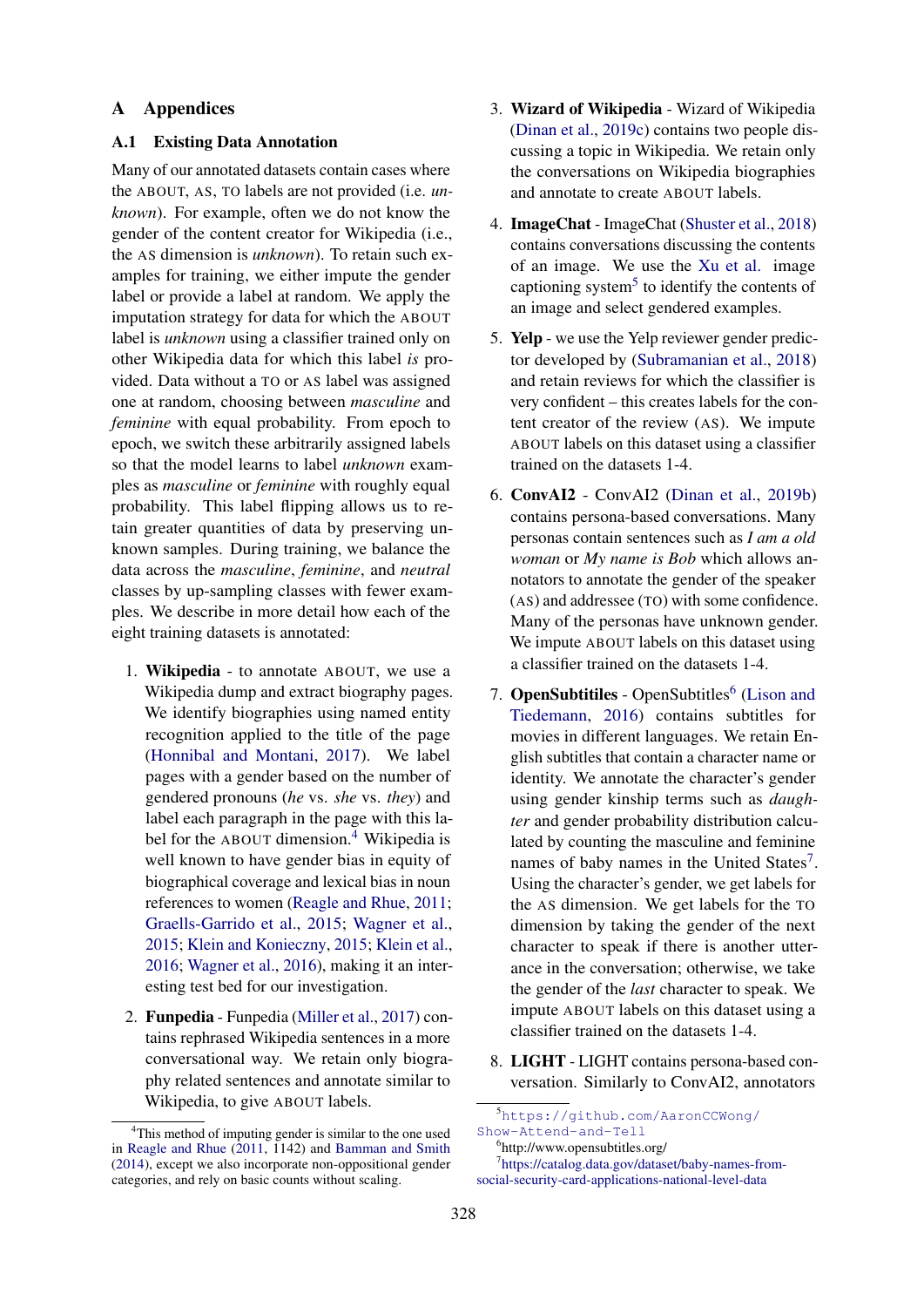<span id="page-15-1"></span>

|                   | Percent of total |
|-------------------|------------------|
| Man               | 67.38            |
| Woman             | 18.34            |
| Non-binary        | 0.21             |
| Prefer not to say | 14.07            |

Table 9: Self-reported gender identities of annotators used to collect the new evaluation dataset MDGEN-DER. Annotators were given the option to not answer this question or to select "prefer not to say."

labeled the gender of each persona [\(Dinan](#page-9-0) [et al.,](#page-9-0) [2020\)](#page-9-0), giving us labels for the speaker (AS) and speaking partner (TO). We impute ABOUT labels on this dataset using a classifier trained on the datasets 1-4.

## <span id="page-15-0"></span>A.2 New Evaluation Dataset

The interface for our new evaluation dataset MD-GENDER can be seen in [Figure 2.](#page-16-1) Examples from the new dataset can be found in [Table 10.](#page-16-0)

This dataset was collected using crowdworkers from Amazon's Mechanical Turk. All workers are English-speaking and located in the United States. During the "re-write phase" (described in §[4.1\)](#page-3-2) crowdworkers were asked to provide their own gender identity if they were willing. Workers were given the option to not answer this question or to select "prefer not to say." Results from this survey are shown in [Table 9.](#page-15-1) For privacy reasons we do not associate the self-reported gender of the annotator with the labeled examples in the dataset and only report these statistics in aggregate. Over two thirds of annotators identified as men, which may introduce its own biases into the dataset.

# A.3 Applications

Example generations for various control tokens, as well as for our word list baseline, are shown in [Table 11.](#page-17-0) See §[6.1](#page-5-2) on Controllable Generation in the main paper for more details.

The top 10 most gendered Wikipedia biographies are shown in [Table 12.](#page-17-1) See §[6.2](#page-7-3) on Detecting Bias in the main paper for more details.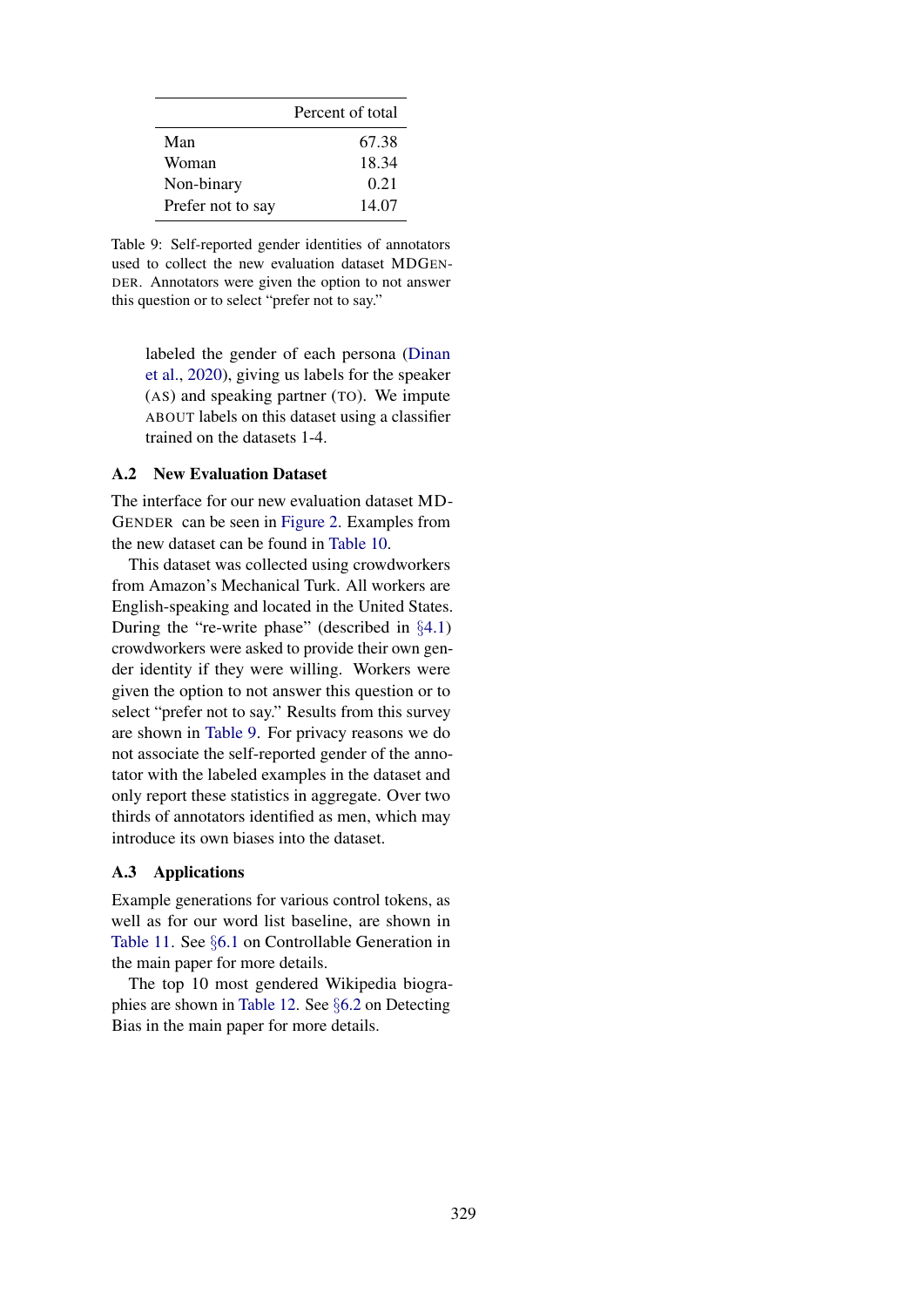<span id="page-16-1"></span>

Figure 2: Annotation interface. Annotation interface for collecting MDGENDER. Annotators were shown an utterance from a conversation, and asked to re-write it such that it is clear they would be speaker about/to/as a man or a woman. They were then asked for their confidence level.

<span id="page-16-0"></span>

| Utterance                                                                                                                                                                          | Dim.  | Gender | Confidence  |
|------------------------------------------------------------------------------------------------------------------------------------------------------------------------------------|-------|--------|-------------|
| <i>Original</i> : That's interesting. I am a Chef. What are your<br>hobbies<br><b>Rewrite:</b> that's interesting. i am a chef and nfl player<br>what are your hobbies             | AS    | masc.  | certain     |
| <i>Original</i> : My name is Zachery but most call me Z.<br>What's your name miss?<br><b>Rewrite:</b> My name is Tina but most call me T. What's<br>your name miss?                | AS    | fem.   | pretty sure |
| <i>Original</i> : I said I like to wrestle with my kids for fun.<br>What do you do for work?<br>Rewrite: i said i like to wrestle with my son for fun.<br>what do you do for work? | ABOUT | masc.  | certain     |
| <i>Original</i> : just checking up on you by saying hi<br><b>Rewrite:</b> Hanna said she was just checking up on you<br>by saying hi                                               | ABOUT | fem.   | pretty sure |
| <i>Original</i> : How are you doing today Jahsim?<br><b>Rewrite:</b> How are you doing today Mr. Jahsim?                                                                           | TO    | masc.  | certain     |
| <i>Original</i> : My name is Alexsandro and I am a bee<br>farmer!<br><b>Rewrite:</b> My name is alexsandro and I am a bee farmer!<br>How about you ma'am?                          | AS    | fem.   | certain     |

Table 10: Examples from the MDGENDER. Crowdworkers were asked to re-write dialogue utterances such that most people would guess that the utterance was either said to, said by, or about a man or a woman. Afterwards, they were asked to give a confidence level in their re-write, meant to capture the differences between statistical biases (more men play football than women) and fact (you do not have to be a man to play football).